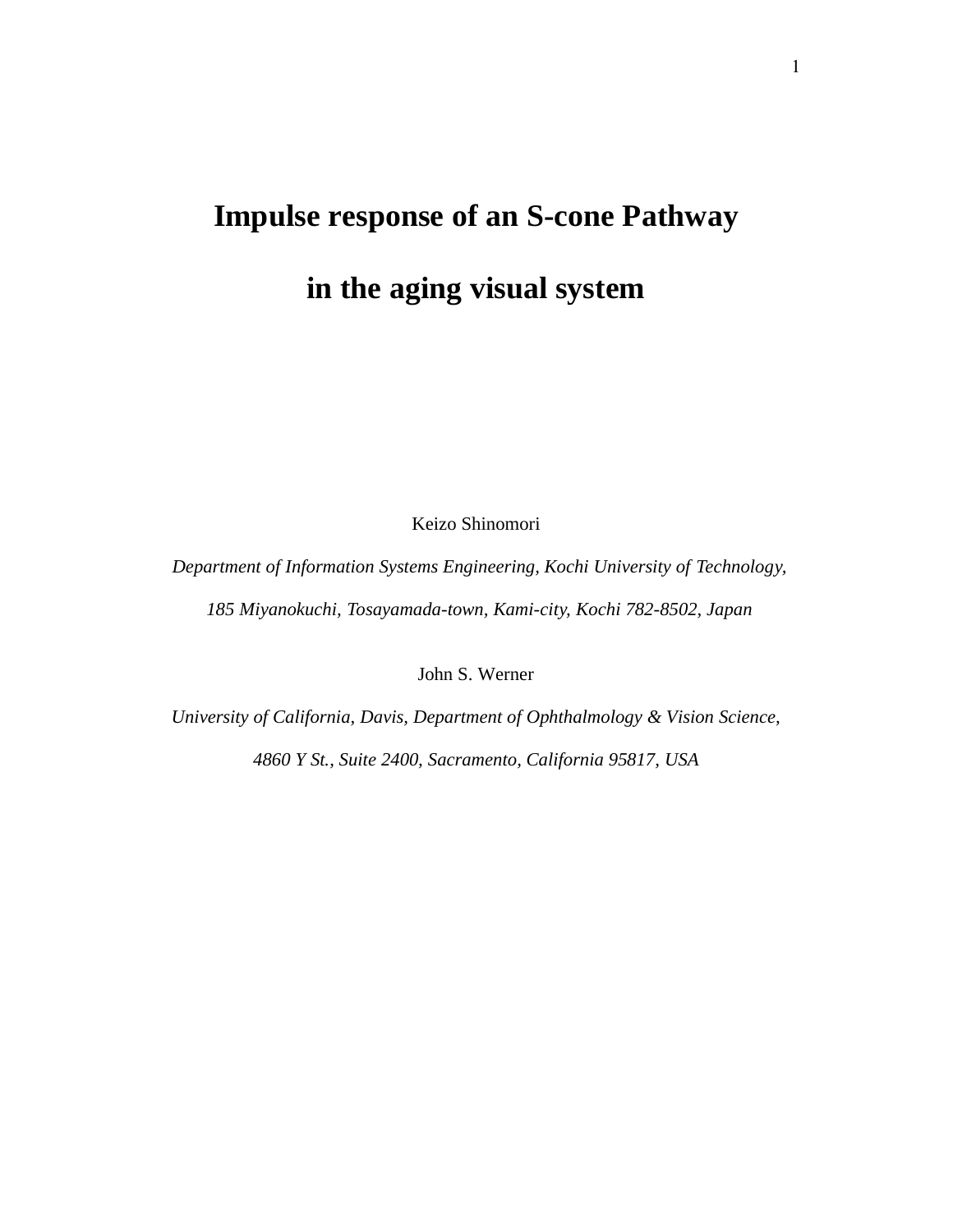#### **Abstract**

Age-related changes in the temporal properties of an S-cone pathway were characterized by the psychophysical impulse-response function (IRF). Participants included 49 colornormal observers ranging in age from 16.8 to 86.3 years. A double-pulse method was used to measure the IRF with S-cone modulation at constant luminance. Stimuli were presented as a Gaussian patch ( $\pm 1$  SD = 2.3 deg) in one of four quadrants around a central fixation cross on a CRT screen. The test stimulus was modulated from the equalenergy white of the background toward the short-wave spectrum locus. Each of the two pulses (6.67 ms) was separated by an interstimulus interval (ISI) from 20 to 720 ms. Chromatic detection thresholds were determined by a four-alternative forced-choice method with staircases for each ISI in one session. IRFs were calculated from the threshold data using a model with four parameters of an exponentially-damped sinewave. S-cone IRFs have only an excitatory phase and a much longer time course compared with IRFs for luminance modulation measured with the same apparatus. The results demonstrated significant age-related losses in IRF amplitude, but the latency (time to peak) of the IRF was stable with age.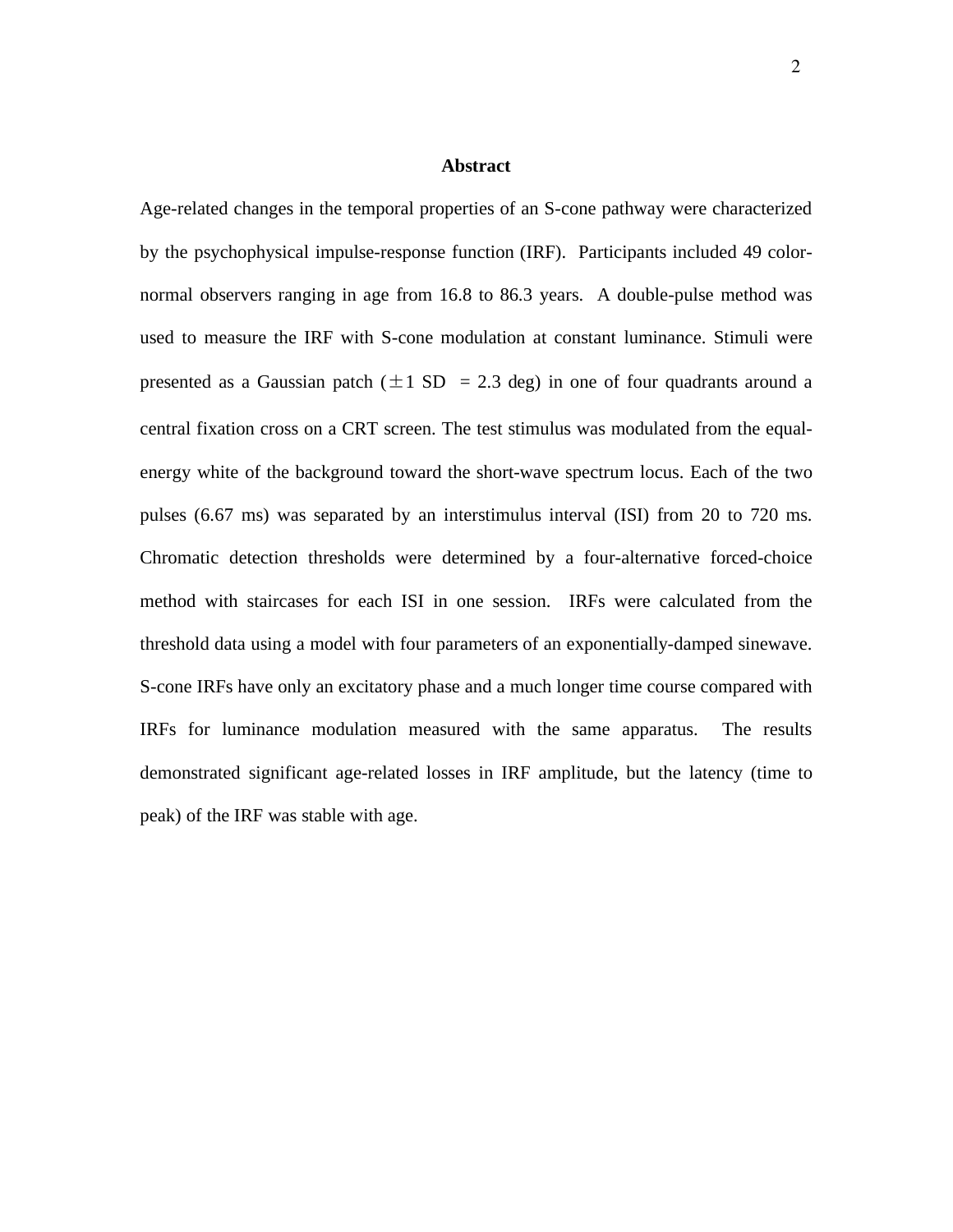#### **1. INTRODUCTION**

The temporal response of the human visual system may be characterized in the time domain by its impulse response or in the frequency domain by its contrast sensitivity. To the extent that the visual system is linear, the impulse-response function (IRF) is related to the temporal contrast sensitivity function (tCSF) by the inverse Fourier transform. Psychophysical methods have been used to derive an IRF from two-pulse thresholds and from tCSFs for stimuli modulated in luminance. The two approaches agree reasonably  $well<sup>1,2</sup>$  and are also qualitatively consistent with earlier studies of critical flicker frequency (CFF) considering that the latter seldom took account of retinal illuminance changes in the older retina due to reductions in pupil area and lenticular transmission.<sup>3,4</sup>

In our previous study,<sup>2</sup> we measured two-pulse thresholds<sup>5</sup> for an achromatic test patch with a spatial Gaussian shape superimposed on a 10 cd/ $m<sup>2</sup>$  background, having the same chromaticity as the pulse. Possible changes of criterion with age were controlled by a forced-choice method. The model of Burr and Morrone<sup>6</sup> was used to calculate IRFs from the threshold data. These IRFs followed an exponentially-damped sine function with a fast excitatory response followed by an inhibitory phase. Overall, there was a significant age-related reduction in amplitude of the first (excitatory) phase of the IRF, but no significant reduction in duration. For about one-third of the observers over age 55 years, the second (inhibitory) phase of the IRF was reduced, and as a consequence, the duration of the first (excitatory) phase was quite slow and long. For all other observers, the duration of the first (excitatory) phase of the IRFs was about 40-60 ms and was nearly constant with age. Control conditions demonstrated that age-related changes in the IRF under these conditions cannot be ascribed to optical factors. Thus, in most cases, the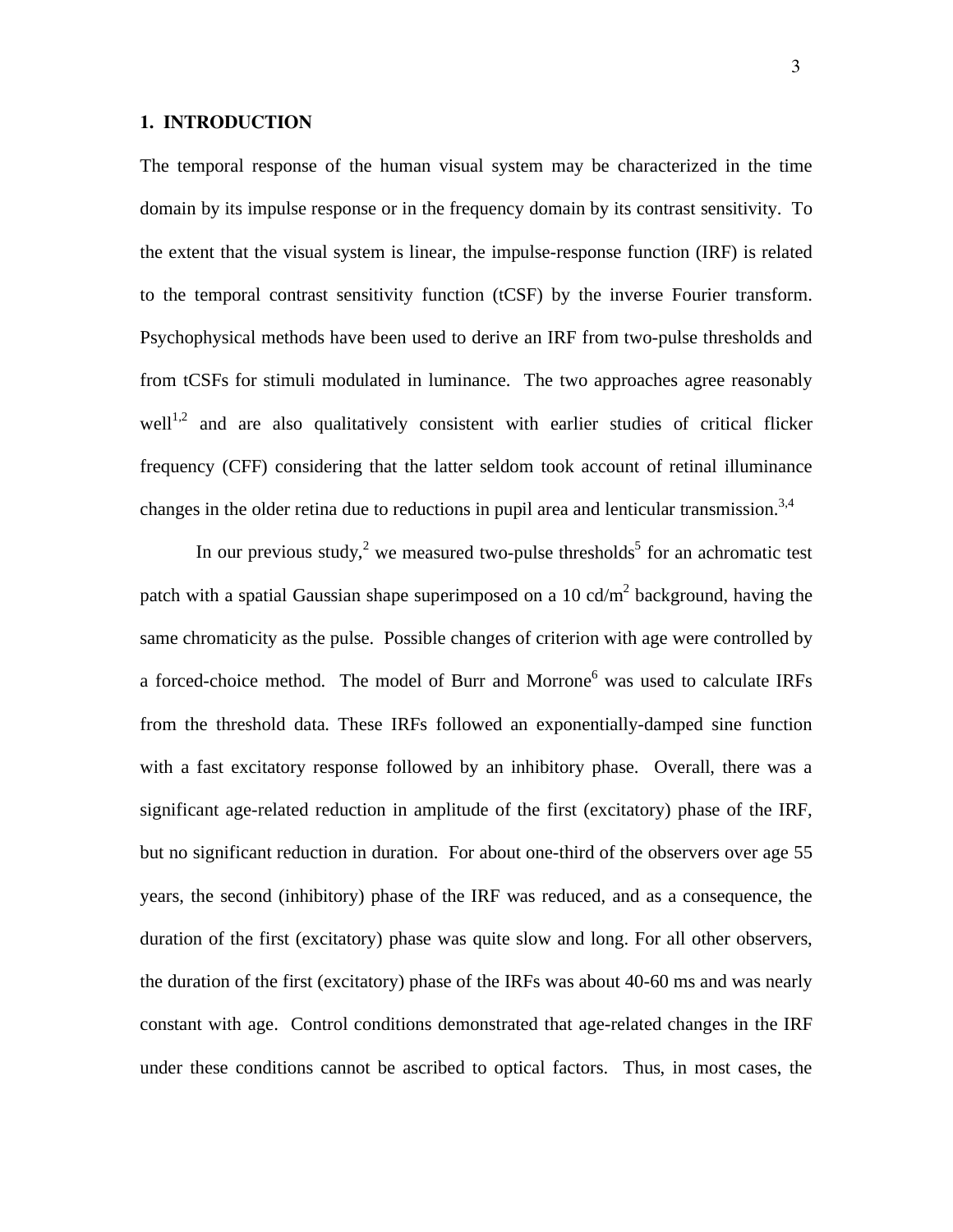human visual system maintains a stable speed of response to a flash modulated in luminance until at least about 80 years of age, even while the response signal level decreases with age. Senescent loss of temporal resolution for luminance-modulated stimuli may be ascribed to a loss in inhibitory amplitude.

 Several characteristics of our luminance IRFs strongly imply mediation by a magnocellular pathway. For nearly half of the observers, the IRFs had three phases, similar to Bowen's triphasic IRFs inferred under suprathreshold conditions with pairs of intense, brief  $(5 \text{ ms})$  flashes.<sup>7</sup> A trimodal response is not typical of parvocells, but is seen for magnocells at higher contrasts.<sup>8</sup> The conditions of these measurements were also similar to those in which Benardete<sup>9</sup> reported trimodal IRFs in magno ON-cells, in response to achromatic, low-spatial-frequency stimuli. The chromatic IRF would be expected to be quite different, although both monophasic<sup>6,10</sup> and biphasic<sup>11,12</sup> IRFs have been reported for red-green chromatic modulation. Monophasic IRFs would be expected from low pass but not the bandpass form of the chromatic  $tCSF$ <sup>13,14</sup>. These IRFs are likely mediated by a parvocellular pathway. Responses from an S-cone pathway may be mediated by a separate, koniocellular pathway<sup>15</sup> under some conditions. The expectation that differences among chromatic channels may exist in their temporal tuning has not been supported by studies varying the chromaticity of isoluminant stimuli.<sup>16-18</sup> None of these studies, however, used individually determined, S-cone isolating stimuli.

 At the photoreceptor level, S-cones do not differ in their temporal properties from M and L cones,<sup>19</sup> but the temporal properties of the S-cone pathway are different from Mand L-cone pathways at a postreceptoral level. Previous studies of an S-cone pathway demonstrate that CFF occurs at low temporal frequencies,<sup>20</sup> and there is a sharp decline in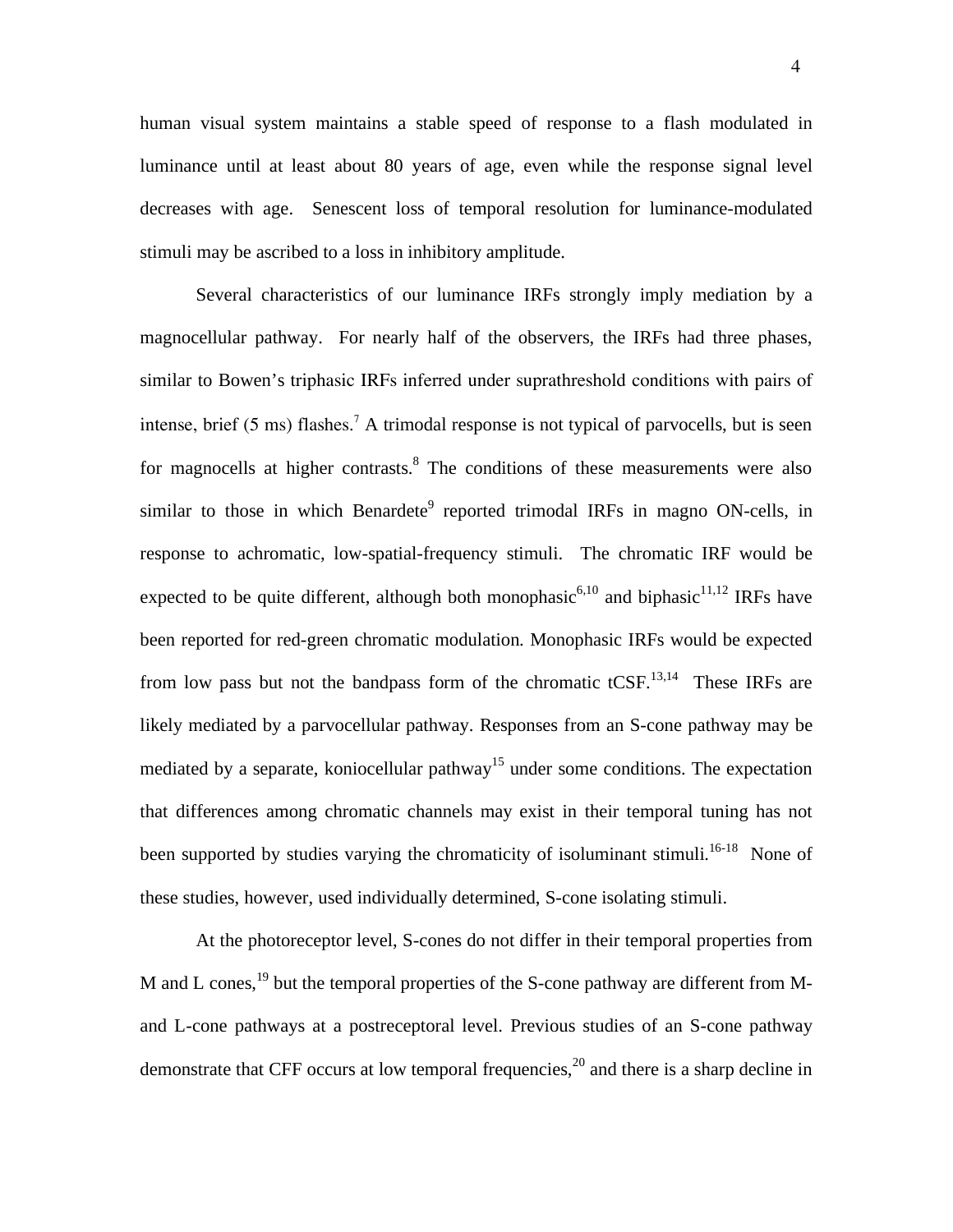moduation sensitivity with increasing temporal frequency.<sup>21</sup> These signals are thought to be carried by a sluggish chromatic pathway, but with an intense long-wave adapting background, S-cone signals may have access to a second, faster pathway,  $22,23$  contributing to a luminance signal with polarity opposite to that of M and L cones.<sup>24</sup> Under these latter conditions, the tCSF is slightly bandpass, although with lower adaptation the tCSF becomes more lowpass.<sup>25</sup> It is unclear whether age-related changes in temporal response observed for an achromatic pathway also take place in chromatic pathways.

 Age-related losses in sensitivity of S-cone pathways have been well documented with a number of different temporal test probes,  $26-29$  but whether part of the sensitivity loss is temporal frequency dependent has not been tested. The purpose of the study reported here was to measure age-related changes in the temporal response of an S-cone pathway without the complicating influences of chromatic adapting backgrounds and by use of individually determined tritan pairs to assure modulation of an S-cone pathway with minimal influence of M- and L-cone pathways. This last feature of our approach was considered essential for present purposes, as there are age-related changes in ocular media density that could rotate the tritan line about the white point when determined with the somewhat broadband phosphors of a CRT. With individually determined S-cone stimuli and individually determined isoluminance, we found that the IRF is monophasic and that the amplitude declines with age. The speed of the S-cone IRF does not change significantly with age.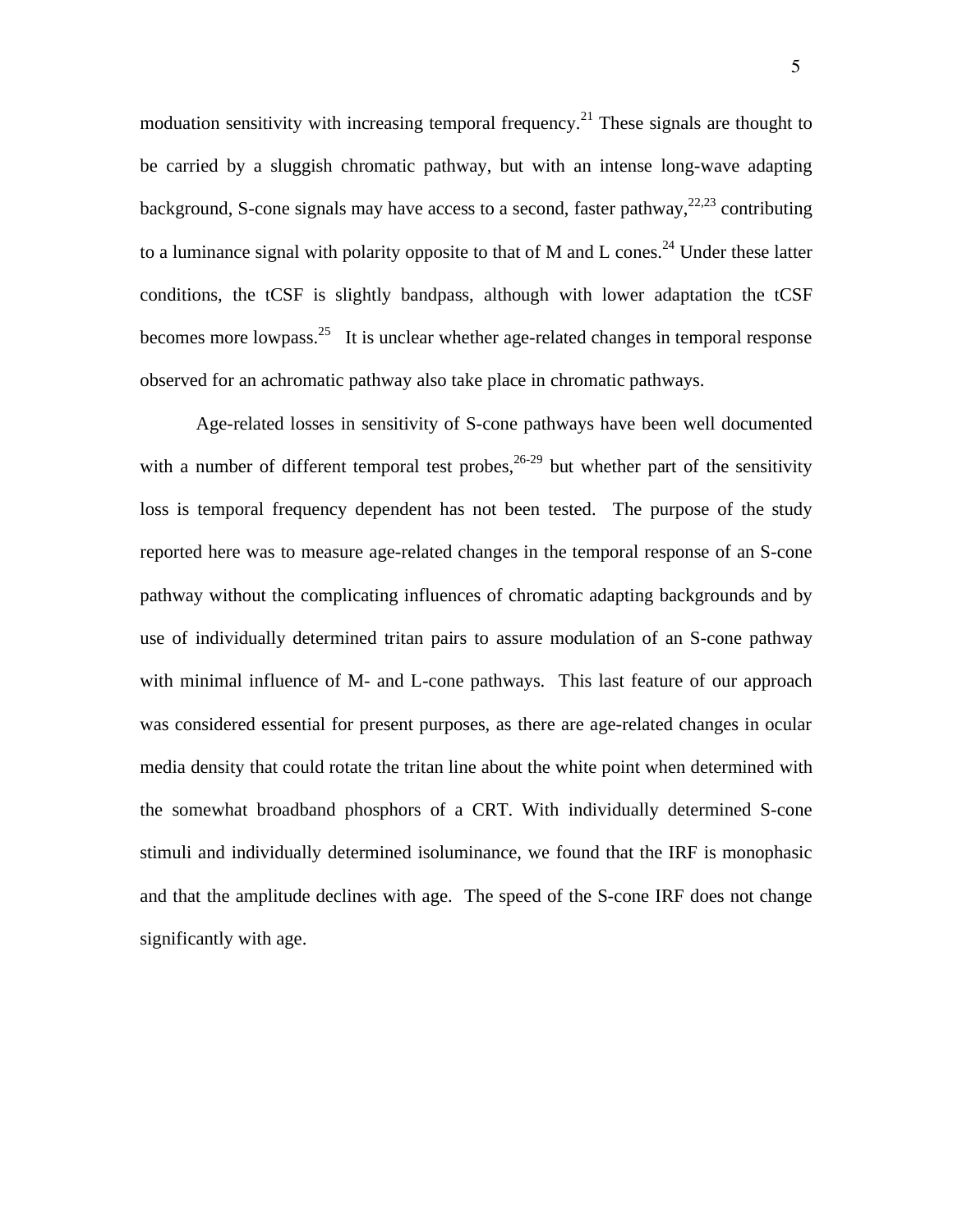#### **2. METHODS**

#### *A. Subjects*

Forty-nine normal observers (25 males and 24 females ranging in age from 16.8 to 86.3 years) were tested. There were approximately equal numbers of males and females within each age decade, and ethnicity was representative of Sacramento County, California. In addition, ancillary data were collected from one pseudophakic observer (74.0 years, female) and one patient diagnosed with glaucoma (71.7 years, male). Prior to testing, each subject was screened in the Department of Ophthalmology at the UC-Davis Medical Center to rule out the presence of retinal disease and abnormal ocular media in the tested eye. Clinical examinations included visual acuity, slit-lamp examination, and direct and indirect ophthalmoscopy. Color stereo fundus photographs of the macula and optic disc (Early Treatment Diabetic Retinopathy Study Fields 1 and 2) were evaluated by a retinal specialist, and no normal participant had more than 5 small  $\leq$ 63μm) drusen or any vascular, retinal, choroidal, or optic nerve findings considered abnormal for the participant's age. Intraocular pressure was  $\leq 22$  mm Hg. Visual acuity was > 20/25 in the tested eye except for one subject with 20/30 visual acuity. Exclusion of this observer would not affect the conclusions. Color vision was assessed as normal when tested with the Neitz anomaloscope, the Hardy-Rand-Rittler pseudoisochromatic plates, the Farnsworth F-2 plate and, the Cambridge Colour Test. Subjects with refractive errors greater than +4.00 or –6.50 D were excluded.

 Written informed consent was obtained following the Tenets of Helsinki, and with approval of the Office of Human Research Protection of the University of California, Davis, School of Medicine.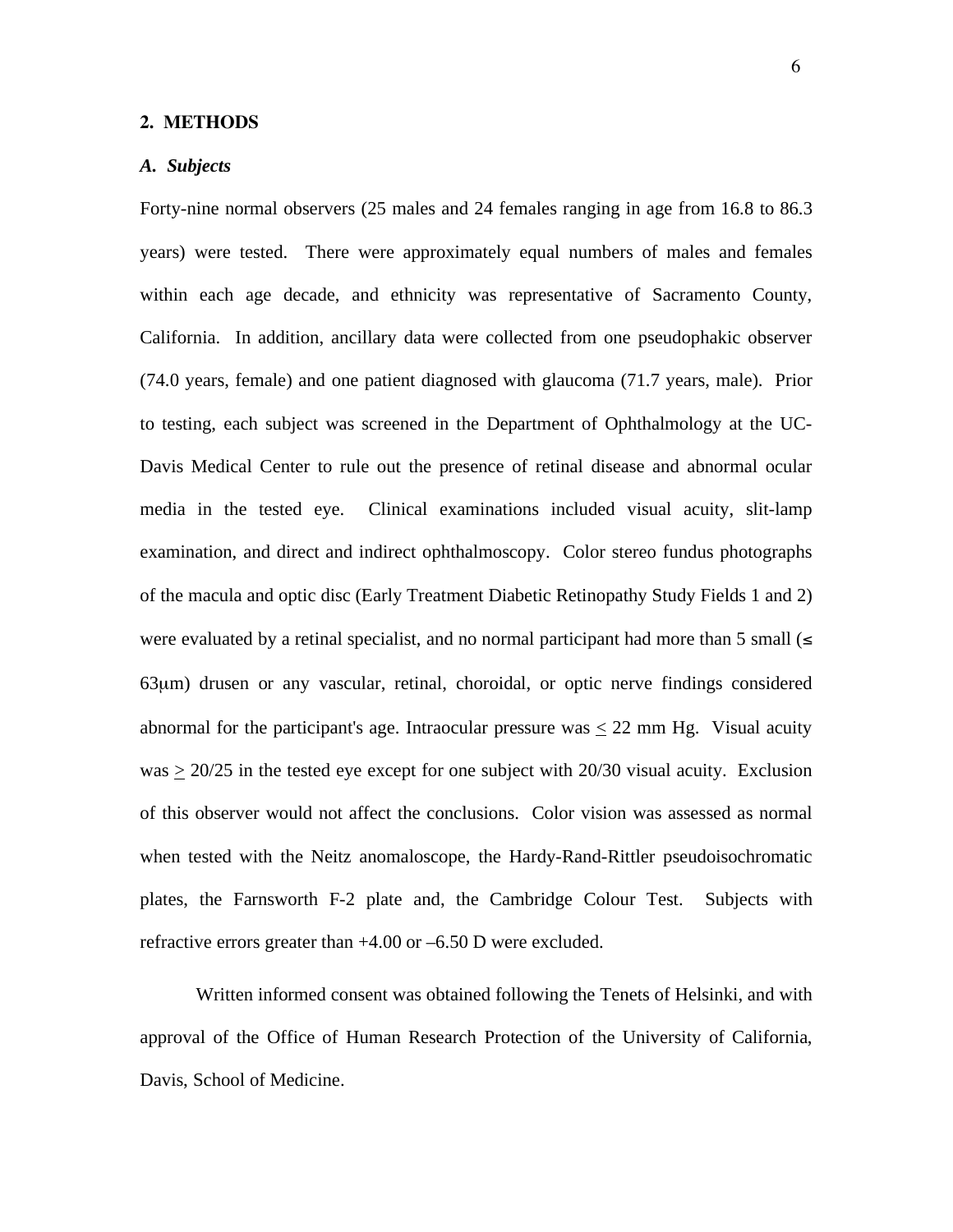#### *B. Apparatus and Stimuli*

Two-pulse thresholds were measured for stimuli that were modulated in chromaticity along a tritan line changing from the white background (CIE x,y = 0.33, 0.33; 10 cd/m<sup>2</sup>, 1.69 log Td) toward the short-wave spectrum locus. The two pulses were 6.7~20.0 ms each and separated by interstimulus intervals ranging from 20 - 720 ms. The stimuli were presented in one of four quadrants defined by a fixation cross such that they were located 1.70 deg to one side or the other and 1.70 deg above or below the center of the fixation cross. The test stimulus was a Gaussian patch of 2.26 deg diameter at 1 SD chosen as the test spatial profile to eliminate artifacts caused by spatial transients. These stimuli were presented on a CRT display (Sony GDM-200 PS) operating at a 150 Hz frame rate that was controlled by a video board with 15-bit resolution (Cambridge Research Systems, VSG 2/4) using a Dell Pentium computer. A second CRT monitor displayed the stimuli for the experimenter.

 The CRT monitor was viewed through a 2.16X astronomical telescope. A beamsplitter placed within the telescope allowed a monochromatic field from a Maxwellian-view optical system to be superimposed in the retinal image. An aperture was placed before the telescope objective to form a 2.5 mm exit pupil of the optical system in the plane of the subject's anatomical pupil.

 The Maxwellian-view optical channel used a 300 W xenon lamp powered by a regulated dc power supply. Retinal illuminance was controlled by a neutral density wedge placed in a focal plane and neutral density filters inserted in a collimated section of the beam, all calibrated at 420 nm, the central wavelength (8 nm bandwidth at half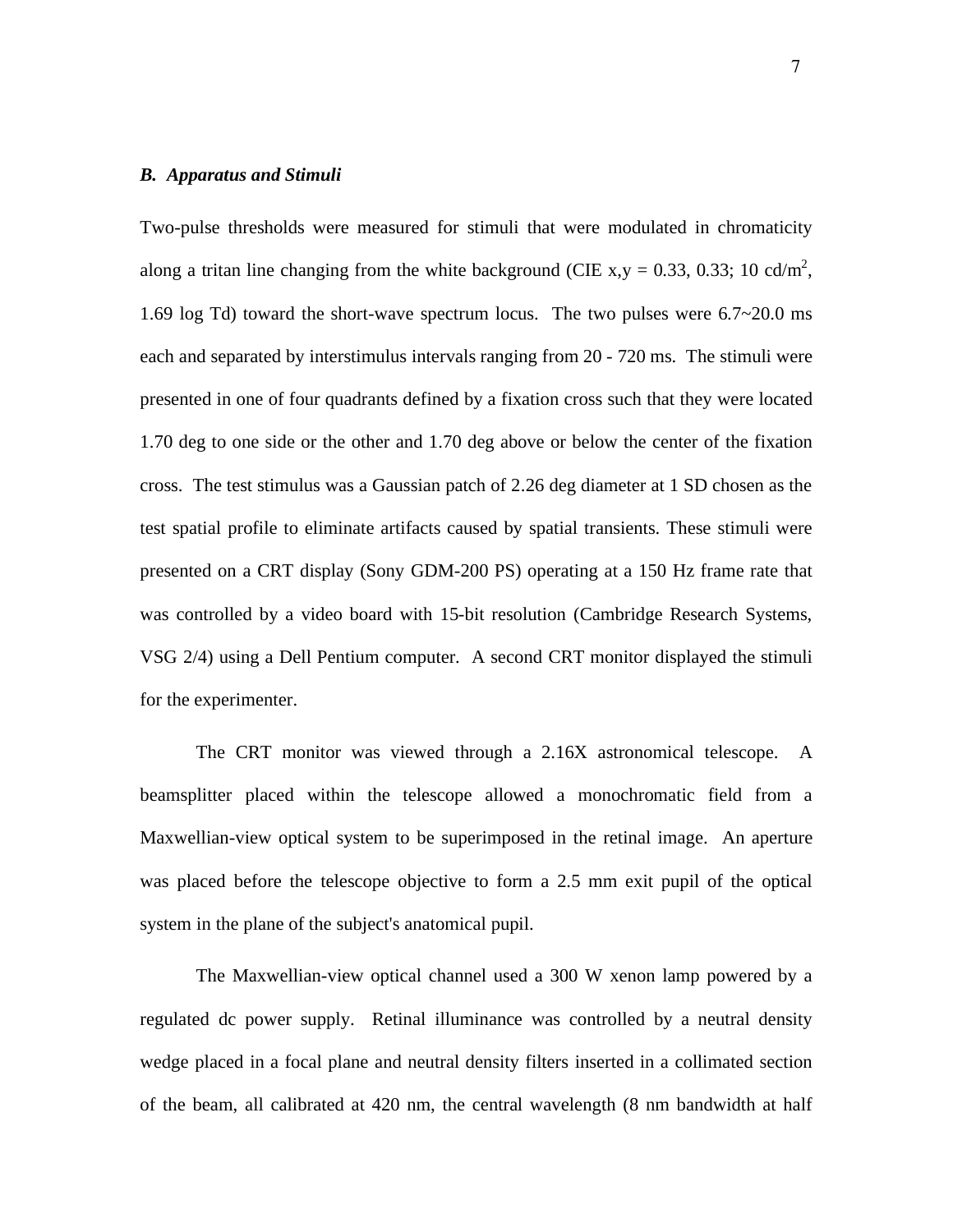peak amplitude) of an interference filter placed in a collimated beam. The focused image of the CRT and adapting field were 1.5 mm in extent in the plane of the eye pupil.

 Trial lenses were mounted in the spectacle plane to correct individual refractive error. Observer position was maintained with a bite bar that could be adjusted separately in x-y-z planes. An alignment channel was made possible by a pellicle placed in the optical path so that light from the subject's eye was directed into an auxiliary optical system. A reticule aligned with the optic axis of the telescope and Maxwellian-view system permitted precise alignment of the eye pupil. Stray light was controlled by placing a series of baffles around the observer and each optical channel.

#### *C. Calibrations*

The CRT phosphors were calibrated spectrally using a spectroradiometer/photometer (Photo Research, Model PR703-A), while luminance was measured with a chromameter (Minolta, CS-100). The relation between phosphor radiance and voltage was linearized based on lookup tables generated using a photodiode and calibration software in the Visual Stimulus Generator software (Cambridge Research Systems, OptiCal). Retinal illuminance of the Maxwellian-view channel used for an adaptation field was based on photometric calibrations following Westheimer's method.<sup>30</sup> Radiometric calibrations of neutral density wedges and filters were obtained with a *p-i-n* 10 silicon photodiode and linear readout system (United Detector technology, Optometer 81).

 Rise and fall times of the CRT phosphors were measured with a photodiode and digital oscilloscope and found to be  $\sim$ 1.2 ms for all phosphors. The diameter of the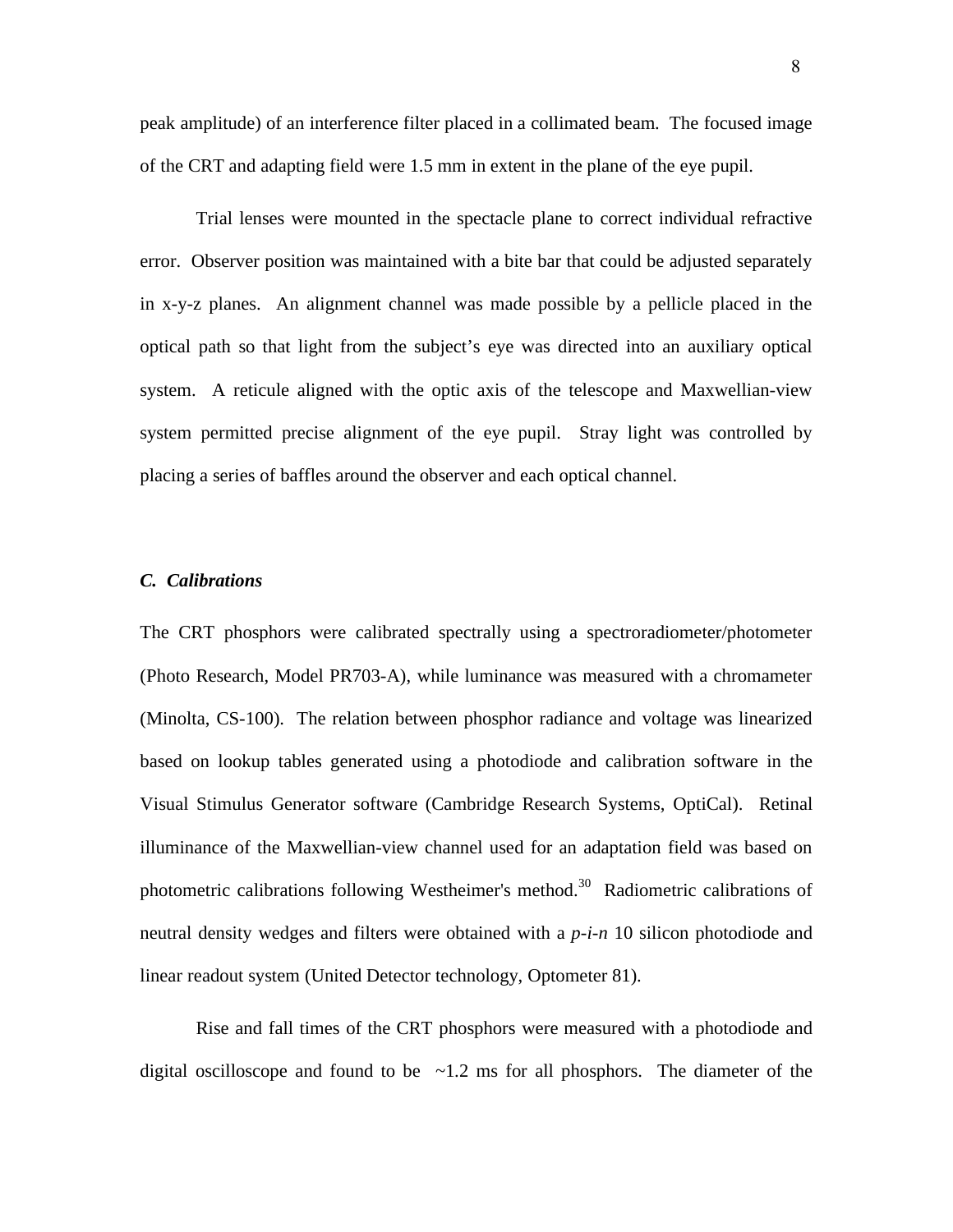Gaussian patch at 1 SD was 106 pixels on a 640 \* 480 pixel display; therefore, the decay of the test stimulus at the vertical scan frequency was less than 1.5 ms from the maximum. Peak-to-peak timing error of the interstimulus intervals (ISI) was < 3%.

 Age-related increases in ocular media density affect the absolute and relative intensity of the broadband CRT phosphors at the retina in a complex manner. With a model of age-related lens density change,  $31-33$  we estimated these effects after equating the phosphors by heterochromatic flicker photometry (described in Subsection 2.D.2). An overall reduction in stimulus intensity due to age-related increases in ocular media has little effect on our results because we measured (logarithmic) contrast detection thresholds. For L-, M-, and S-cone stimulation, however, relative discrepancies between R, G, and B phosphors may introduce error in the calculated S-cone stimulation. The amounts of this relative discrepancy (using the nomogram of Pokorny, *et al*<sup>33</sup>) in terms of L-, M-, and S-cone log trolands are -0.011, 0.024, and 0.034, respectively, for a theoretical 80-year-old observer compared with a standard observer (32 years old). These values are lower for a theoretical 60-year-old observer (L-, M-, and S-cone log trolands  $= -0.004$ , 0.007, and  $-0.010$ , respectively). Thus, the accuracy of S-cone modulation in this study was sufficient even for the relatively broadband phosphors of the CRT, provided that the Heterchromatic Flicker Photometory (HFP) and the tritan line were measured accurately.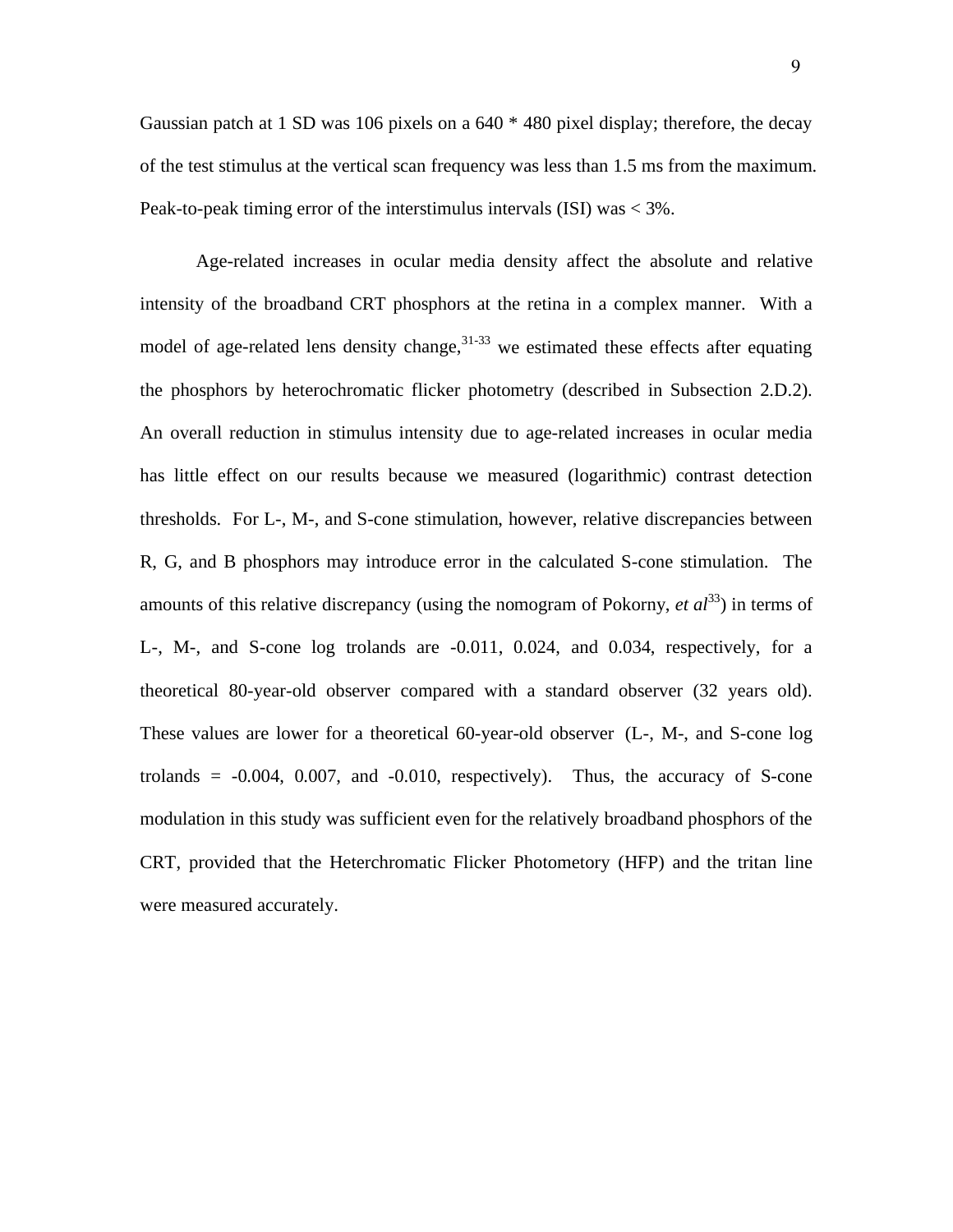# *D. Procedures*

# *1. Tritan Stimuli*

Two rectangular patches  $(2^{\circ} \times 2^{\circ})$  were superimposed on a 420 nm background  $(12^{\circ})$ following 5 min adaptation to the 420 nm field alone. The chromaticity of the two patches were complementary around the white point (equal-energy) and were set as far apart in chromaticity space as possible within the gamut of the monitor. The subject's task was to match the two patches by adjusting the intensity of one of the patches and the angle of the tritan line pivoted around the white point (thereby changing the chromaticity of both patches simultaneously). This match was determined five times and the average angle defined the coordinates of the tritan line.

 The stimuli used for determining the tritan line were viewed foveally, but the twopulse thresholds were measured in the perifovea. As a control, additional data were obtained using four small test patches corresponding to the size and locations of the test stimuli used for threshold measurements while fixation was directed to a central cross. It was found that the tritan pairs were not significantly different from those obtained with foveal viewing.

# *2. Heterochromatic Flicker Photometry*

The CRT phosphors were equated by HFP using an annular stimulus  $(0.64^{\circ} - 2.77^{\circ})$  that encompassed the four possible locations used for measuring two-pulse thresholds. Following practice in free view, testing was carried out using the bite bar. Flicker (15 Hz) settings were obtained for the three phosphor combinations (R-G, G-B, B-R). The accuracy of the settings was checked by comparison of the intensity ratio from one combination measured directly (for example B-R) and the expected ratio calculated for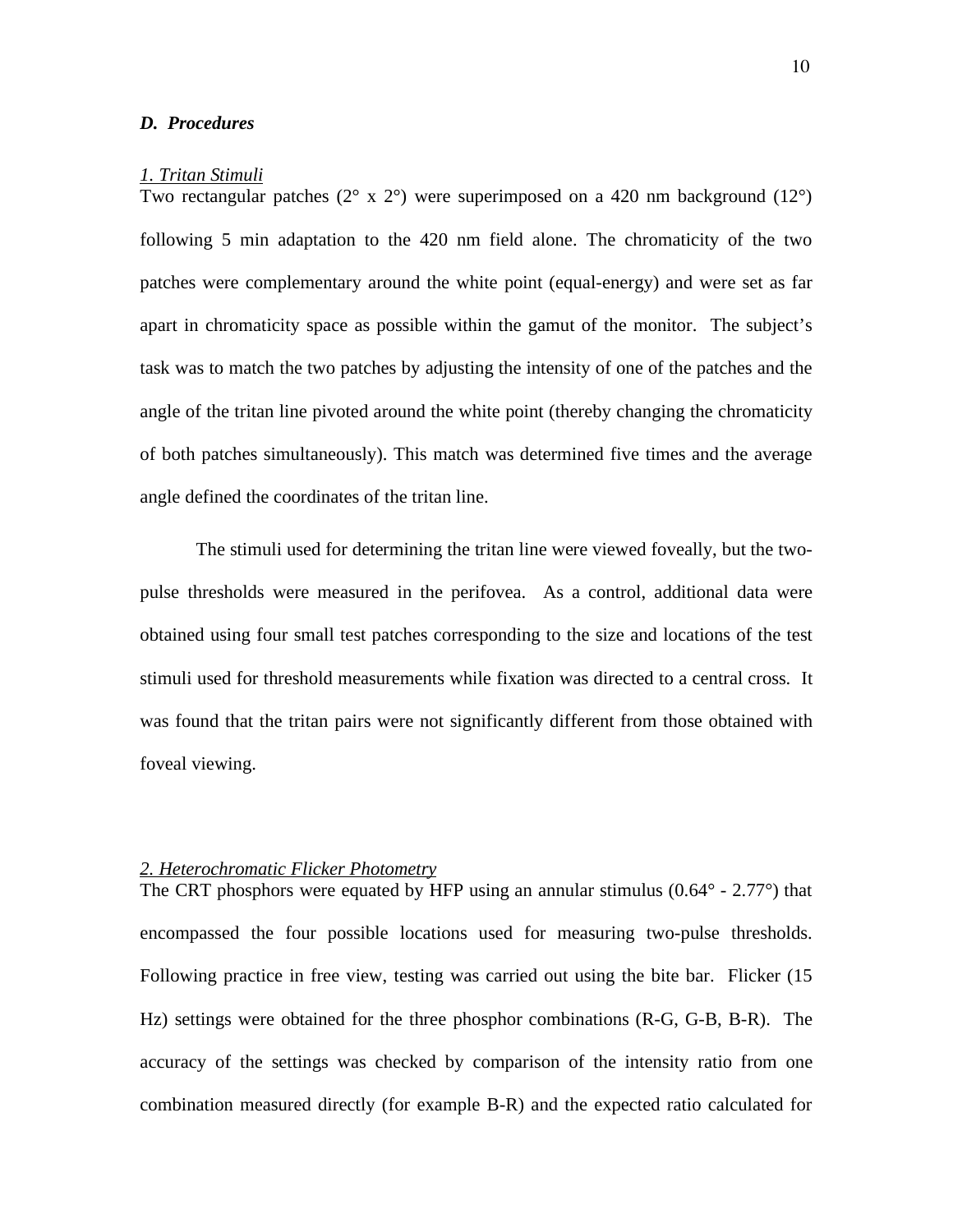the two other combinations (R-G and G-B). The mean error was  $1.5\% \pm 0.67\%$ , although for several observers it was slightly below 10%.

# *3. Two-Pulse Thresholds*

Each session began after 5 min dark adaptation and 5 min adaptation to a 10 cd/m<sup>2</sup> equalenergy white background. Subjects were then presented with a stimulus preceded by a high-pitched tone and followed by a low-pitched tone. The task was to indicate in which of four quadrants the stimulus was detected by pressing one of four correspondingly arranged buttons. This 4-alternative forced-choice (4AFC) task was combined with a two-down, one-up staircase in which staircases for each interstimulus interval (ISI) were interleaved. Thresholds for each ISI were based on the last four of six reversals corresponding to a 70.7% probability of detection. This was repeated in at least 4 to 6 sessions per observer.

 The stimulus was a chromaticity change in one Gaussian patch from equal-energy white along the individually determined tritan line. The change was a double pulse  $(6.7)$ ms with ISI from 20 to 360 ms) in which the two flashes were modulated equally in chromaticity at constant luminance toward blue, resulting in increased S-cone excitation. Additional frames were sometimes used to define each pulse because of insufficient energy in the blue phosphor in a single frame. Eighteen of 20 subjects over 64 years of age required three frames; one of the 20 who required only one frame was a normal phakic observer and one was an intraocular lens (IOL) control subject. Of subjects younger than 64 years, only eight of 31 used three frames.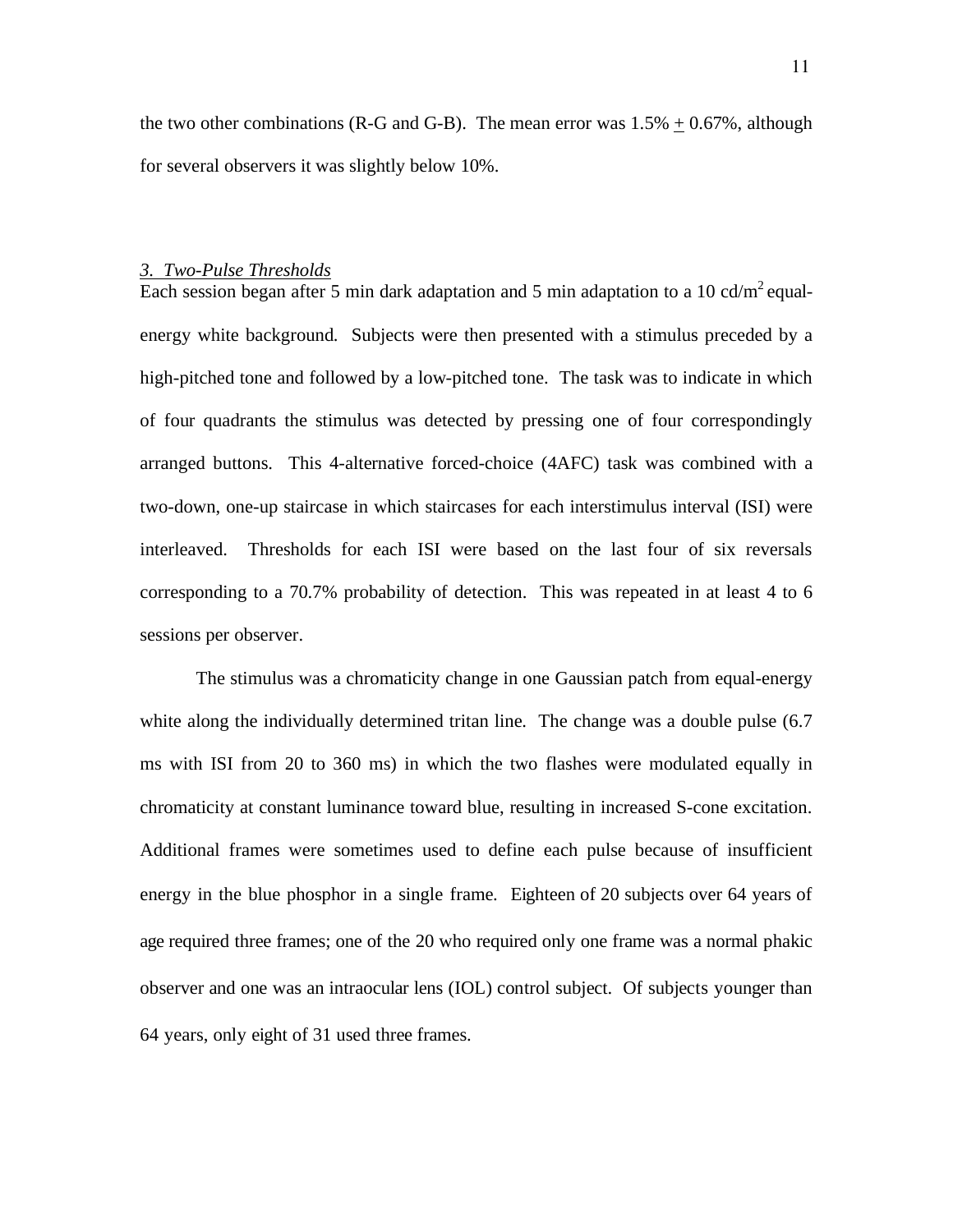#### **3. RESULTS**

# *A. Tritan Metamers*

Figure 1 shows the color angle of tritan metamers for all observers plotted as a function of age. The slope of the regression line was not significantly different from zero, a result that parallels our previous study of 30 observers for whom we measured tritan metamers using monochromatic stimuli superimposed on a 420 nm adapting field.<sup>34</sup> In the latter study, the spectral location and range of tritan matches was similar to that obtained by Wright with six tritanopic observers.<sup>35</sup> These comparisons imply that we successfully suppressed S-cone responses when measuring individual tritan lines. The color angle required to produce tritan metamers varied substantially among observers and it is clear that many observers would not accept the tritan lines of other observers, attesting to the importance of determining individual tritan lines for purposes of this study.

> ------------------------------ Figure 1 about here ------------------------------

# *B. Double-Pulse Thresholds and Calculation of the Impulse-Response Function*

IRFs were calculated from the threshold data using the model of Burr and Morrone<sup>6</sup> in which the impulse response follows an exponentially damped frequency-modulated sine wave:

$$
I(t) = a_0 H(t) t \sin \{2\pi [a_1 t(t+1)^{-a_2}]\} \exp(-a_3 t), \qquad [1]
$$

where  $I(t)$  is the impulse response as a function of time t and parameters  $a_{0-3}$  are positive with  $a_0$  defining the overall gain,  $a_1$  the fundamental frequency of oscillation,  $a_2$  the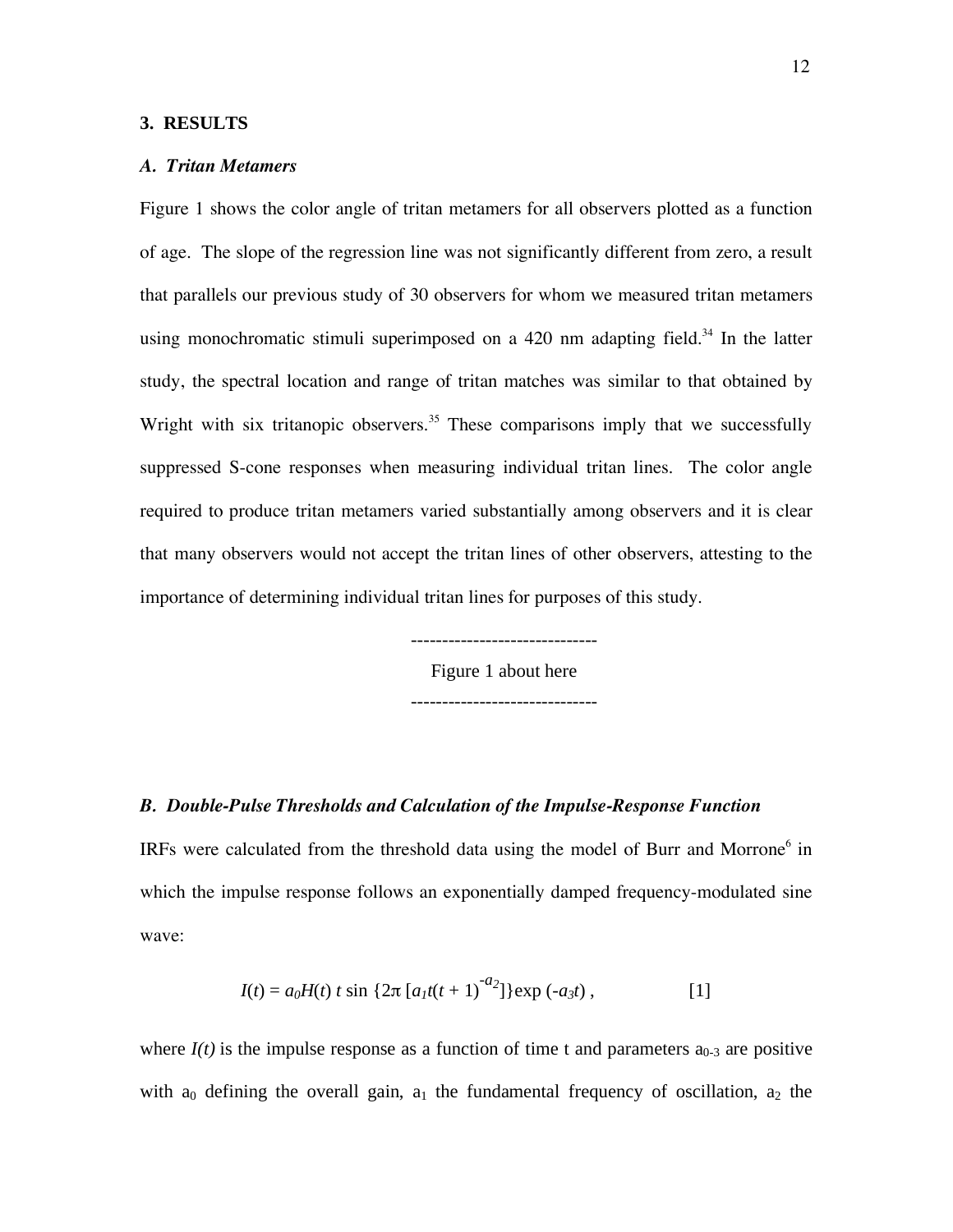$$
H(t) = 0, \ t < 0
$$

$$
H(t) = 1, \ t \ge 0
$$

The four parameters  $a_{0-3}$  were varied using a least-squares criterion; in this way the IRF could be fitted without any assumptions about the number of excitatory or inhibitory phases. This model has the advantage of fewer free parameters than other models of the IRF. It does not require the assumption that the impulse response is derived from a minimum-phase filter,  $10,11,36$  although this assumption may be incorporated by setting  $a_2=0$ .

Following the methods described in our previous paper on the IRF for luminance modulation,<sup>2</sup> the fitted functions were based on a model of probability summation of visual response,  $^{36}R(t, \tau)$ :

$$
R(t, \tau) = K[I(t) + H(t-\tau)I(t-\tau)], \qquad [2]
$$

where  $\tau$  is the stimulus onset asynchrony (ISI is  $(\tau$ -[pulse duration])) and  $H(t)$  is the Heaviside function. *K* is the S-cone excitation level scaled as S-cone luminance of each pulse over the background S-cone luminance and *p*, proportion correct, is

$$
p = 1 - (1 - r) \exp\left(-\left[\int_{o}^{T} \left|R(t, \tau)\right|^{\beta} dt\right]\right).
$$
 [3]

Parameter *r* is the probability due to chance (0.25 in this experiment), and parameter  $\beta$ , which determines the steepness of the psychometric function, was set to 4. *T* is the time to take the integral and must be long enough that the response will be zero within the ISIs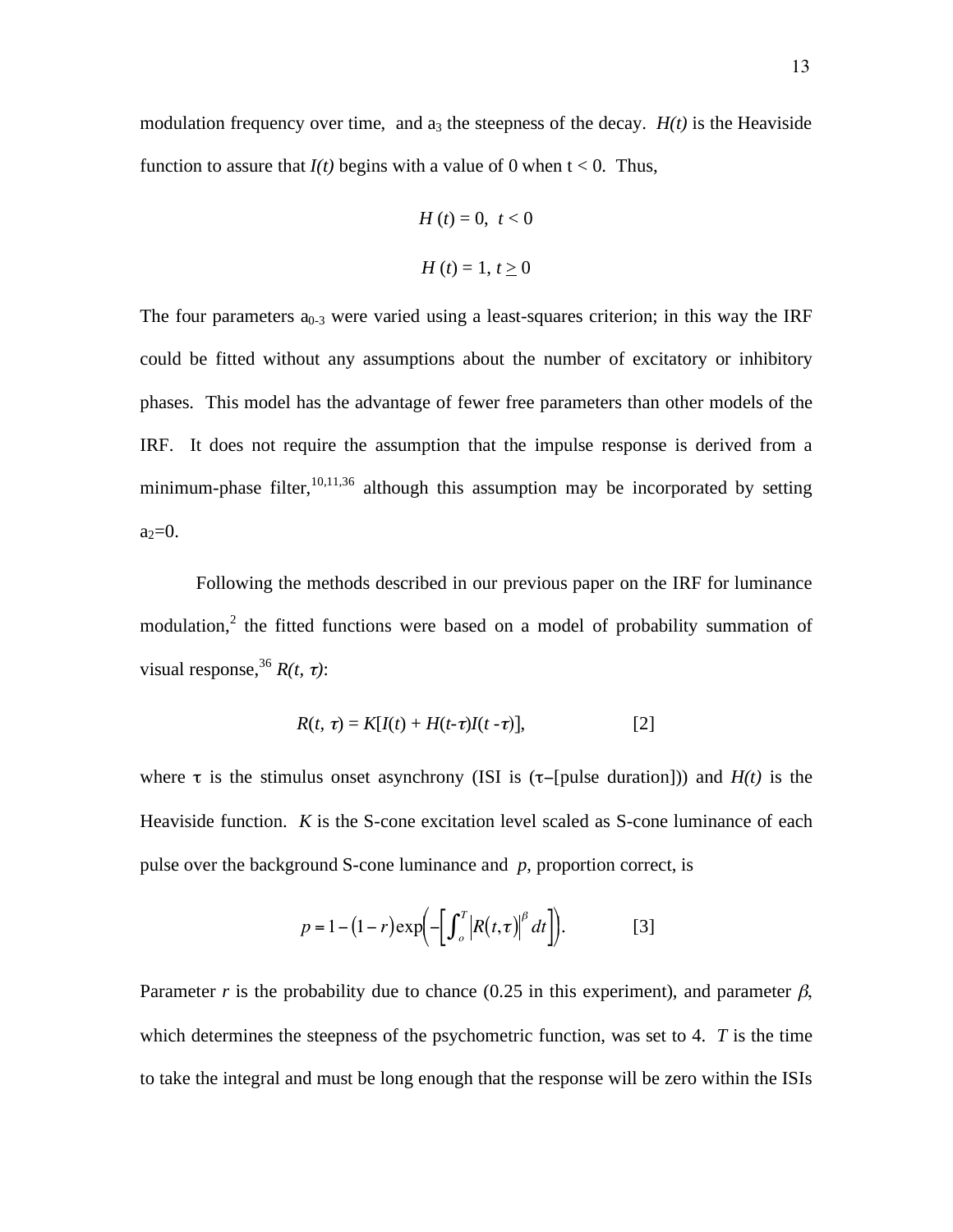tested. We set *T* to 3.18 s. The proportion correct at threshold,  $P_0$ , was  $\sqrt{2}/2$ , which is determined by the two-down, one-up procedure in the 4AFC method that we employed. From equations 2 and 3, we obtained equations 4 and 5 as

$$
K = \left[ C \middle/ \left\{ \left( \sum_{n=0}^{2385} \left[ I(n\Delta t) + H(n\Delta t - \tau) I(n\Delta t - \tau) \right]^{\beta} \right) * \Delta t \right\} \right]^{1/\beta}, \quad [4]
$$

(Log S-cone contrast at threshold)=  $log_{10}$  ( $(10+*K*)/10$ ), [5]

where C is -  $\ln[(p_0-1)/(r-1)]$  ( = -  $\ln((4-2\sqrt{2})/3)$  ) and  $\Delta t$  was set to 1.333 ms. n was changed from 0 to  $2385$  (3.18 s). In Eq. (5), S-cone luminance of the background becomes 10 S-cone cd/m<sup>2</sup> because we employed a 10 cd/m<sup>2</sup> equal-energy white as the background.

# *C. Individual Variation in the S-Cone Impulse Response*

Two-pulse thresholds from a 78-year-old subject are plotted as a function of ISI in the left-hand panel of Fig. 2. The solid curve in the right panel shows the corresponding IRF calculated from the model. The IRF is monophasic and the duration is protracted compared to the biphasic and triphasic IRFs that characterize response to an achromatic double pulse. The time to the peak is about 85.3 ms, compared with 21.3 ms with luminance modulation (shown in ref. 2, Fig. 7). With luminance modulation, the first excitatory phase is followed by an inhibitory phase making the excitatory duration easy to define. For the S-cone IRF, the duration of the excitatory phase was operationally defined as the value on the descending slope corresponding to 5% of the peak amplitude.

> ------------------------------ Figure 2 about here

> ------------------------------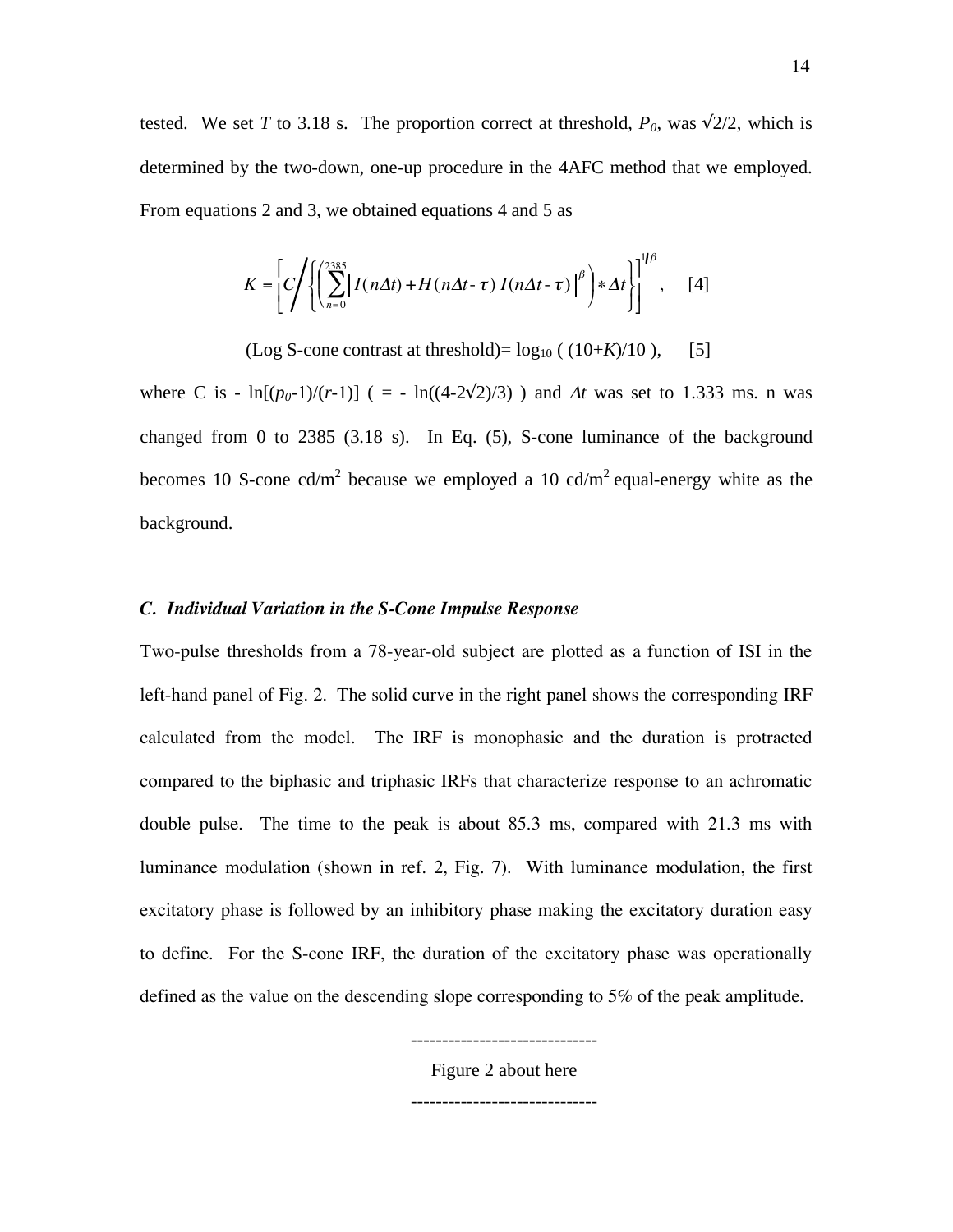For some observers, particularly older observers, it was not possible to obtain sufficient S-cone modulation in a double pulse defined by single frames because of the luminance limit of the CRT phosphors. In such cases, we defined each pulse as one series of three successive frames of the IRF calculated as the summation of S-cone IRFs with a time delay equal to each frame (6.67 ms frame rate). This summation IRF is shown by the dotted curve in Fig. 2. This method of measurement and calculation assuming linear summation is justified because the double-pulse method itself has to employ this assumption to obtain the IRFs.

Figure 3 about here

 Figure 3 illustrates S-cone IRFs for younger (19.8 and 29.4 years) and older observers (73.3 and 74.3 years). The time to peak amplitude and the duration do not differ much between the younger and older observers, although there are clear differences within groups. The amplitudes are substantially lower in the older observers.

# *D. Age-Related Change in the S-Cone Impulse Response*

The raw data imply a senescent decrement in IRF amplitude, as there was an age-related increase in thresholds averaged over three of the longest ISIs (280, 320, and 360 ms). The relation between peak IRF amplitude and age is shown in Fig. 4. The regression equation was fitted using all points except for the pseudophake and the glaucoma patient. There was a significant negative correlation between S-cone IRF amplitude and age  $(r = -1)$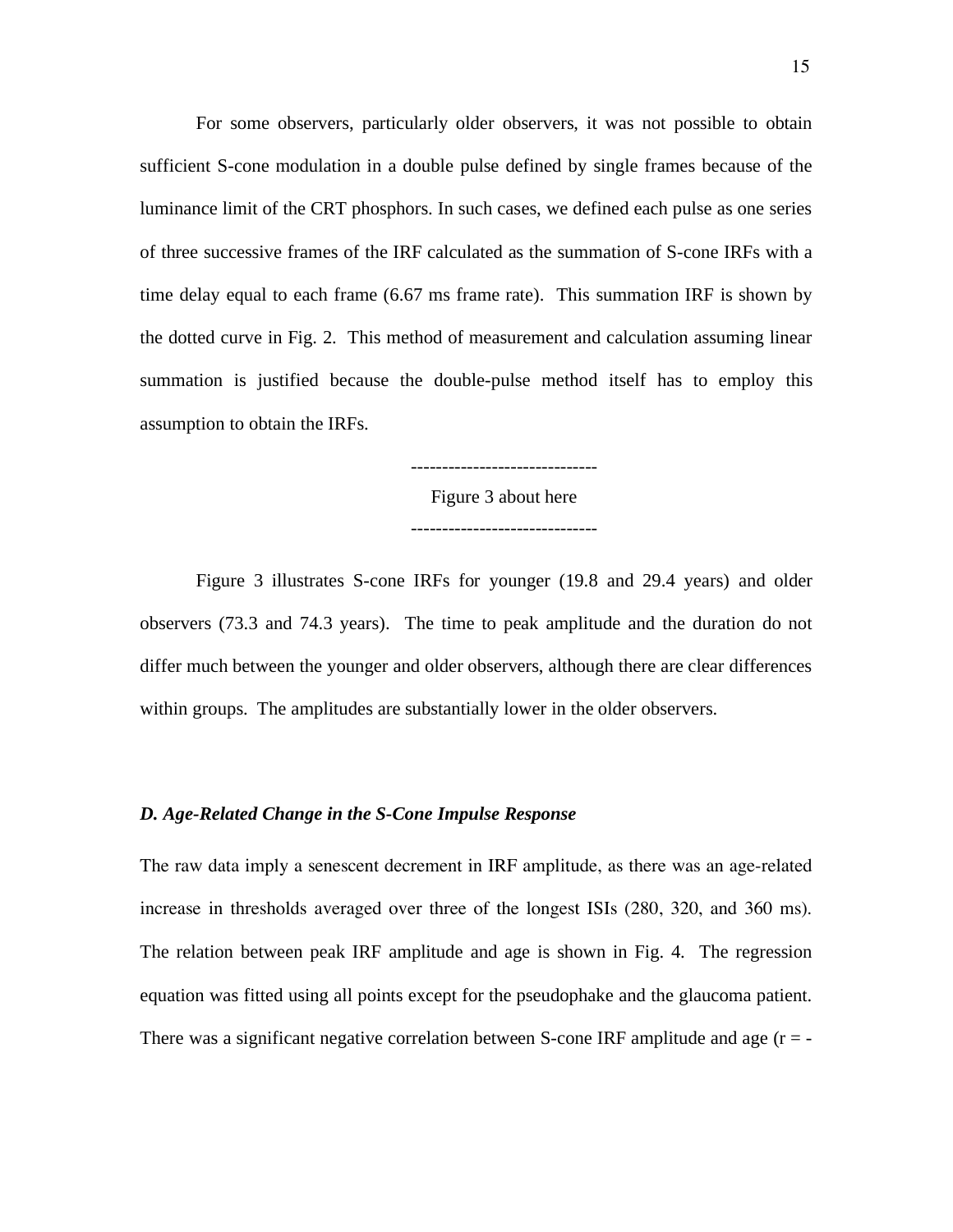0.59,  $F_{1,47} = 24.90$ ,  $p < 0.001$ ). This was a 44.2% (0.355 log unit) change in amplitude over the age range tested.

Figure 4 about here

---------------------------------

---------------------------------

Figures 5 and 6 show that the duration of the S-cone IRF was not correlated with age or with amplitude. In Figs. 4 and 5, observers with shorter and longer IRF durations are denoted by circles and squares, respectively, in order to facilitate comparison of parameters for older observers. Comparison of these older observers is consistent with the conclusion that S-cone IRF amplitude and duration are uncorrelated.

> Figures 5 and 6 about here --------------------------------------

# *E. Relation between Impulse Response Functions for S-cone and Luminance Modulation*

There were 32 subjects who participated in both this study and our previous study using luminance-modulated stimuli.<sup>2</sup> Figures 7 and 8 compare the amplitude and duration, respectively, of the two types of IRF. As can be seen in Fig. 7, there is a positive correlation between S-cone IRF and luminance IRF amplitude, independent of age. The linear regression was statistically significant ( $r = 0.46$ ,  $F_{1,30} = 8.168$ ,  $p = 0.0077$ ).

--------------------------------------

Figures 7 and 8 about here --------------------------------------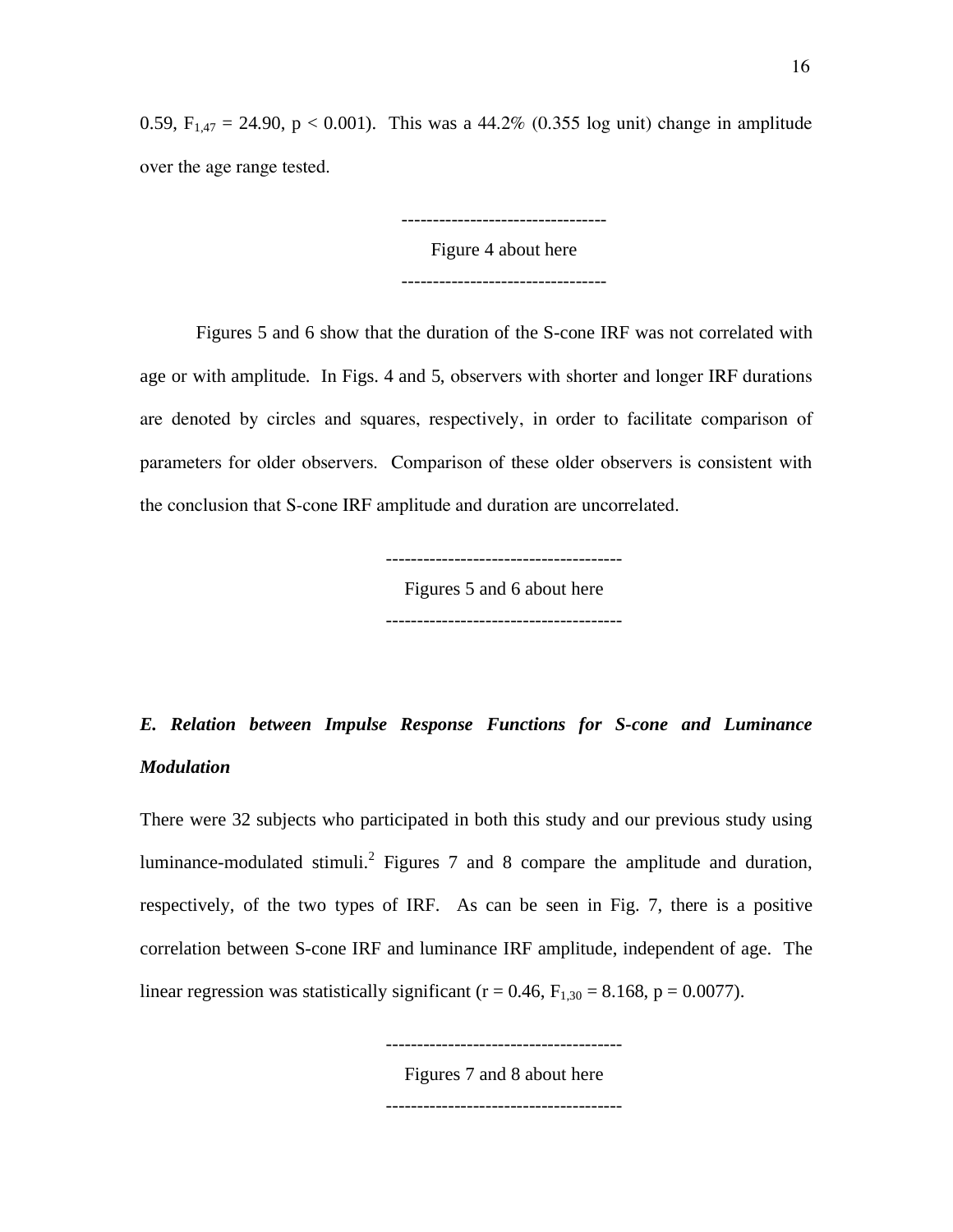Figure 8 shows the duration of the luminance IRF plotted as a function of the duration of the S-cone IRF. All points were included in the regression analysis except for the X representing a glaucoma patient. The correlation was not statistically significant and none of the variance in the duration of the luminance IRF can be accounted for by variation in the S-cone IRF. This is consistent with processing of the two IRFs by separate neural pathways. As we proposed in our previous research,<sup>2</sup> the longer integration of a luminance pathway in a subgroup of elderly observers reduces sensitivity loss at a cost to temporal resolution, but this kind of age-related compensation is not observed in the S-cone pathway.

# *F. Implications for Temporal Contrast Sensitivity*

Parameters from the regression equations were used to define S-cone IRFs for theoretical younger and older observers, ages 20 and 80 years, respectively. These IRFs are shown in the right panel of Fig. 9. These functions may be compared with IRFs for luminance modulation as shown in our previous paper. In the latter paper, we found some elderly observers with little inhibitory phase, so this type of observer is shown separately from observers with normal inhibitory phase.

> Figure 9 about here ------------------------------

------------------------------

For a linear system, these IRFs can be transformed to the tCSF by the inverse Fourier transform. These derived tCSFs are shown in the left panel of Fig. 9. The tCSFs for chromatic modulation are lowpass while the tCSF's for luminance modulation are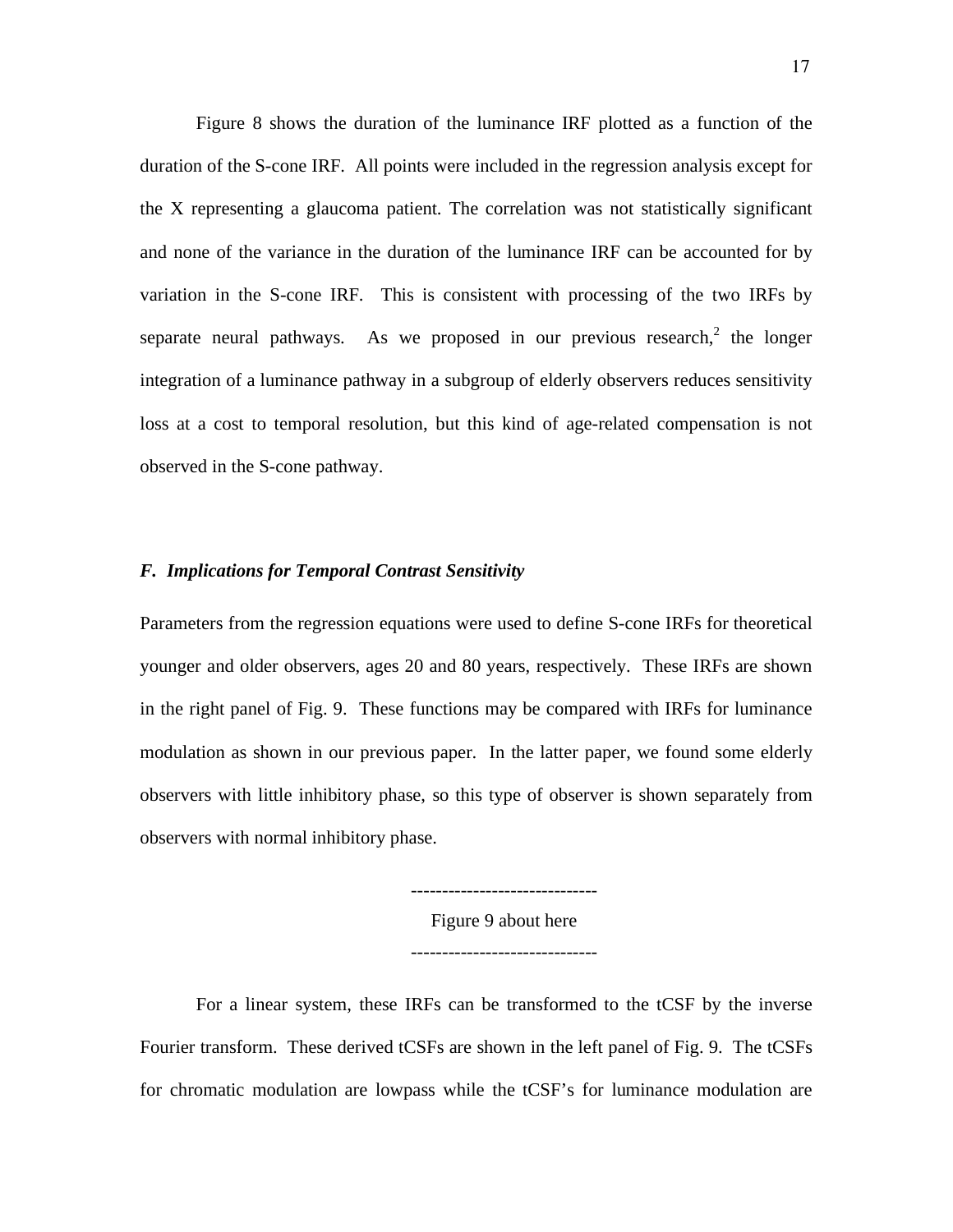bandpass except for the elderly observer with little inhibitory phase. For both chromatic and luminance tCSFs, the major difference between younger and older observers is in the amplitude. However, translation of the curves on the amplitude axis also results in shifts in the high-temporal-frequency cutoff. As a result, older observers will have lower cutoffs for both luminance and S-cone modulation.

#### **4. DISCUSSION**

The S-cone IRFs were in all cases unimodal. The data are consistent with detection by a slow, lowpass temporal pathway rather than through a more brisk achromatic pathway that S-cones may access under some conditions.<sup>22,23</sup> Unlike previous studies with the two-pulse method using short-wave stimuli, $11,17$  the modulation in this study was restricted to an S-cone pathway because of the use of individual tritan pairs presented at constant luminance. There were significant age-related losses in S-cone IRF amplitude, but no significant correlation between age and S-cone IRF duration.

 The S-cone IRFs observed in this study were not compared with M- and L-cone IRFs under conditions of detection through a chromatic pathway. It is known that the chromatic tCSF tends to be lowpass rather than bandpass, $13,14$  but there is scant evidence for differences among chromatic channels measured with isoluminant stimuli.<sup>16-18</sup> As mentioned, however, these studies did not use modulation along a tritan line to isolate an S-cone pathway. Burr and Morrone<sup>6</sup> measured IRFs with red-green isoluminant gratings and the time to the peak was 53 ms, substantially faster than our S-cone IRFs with a time to peak of 85 ms. This difference does not appear to be due to differences in methods;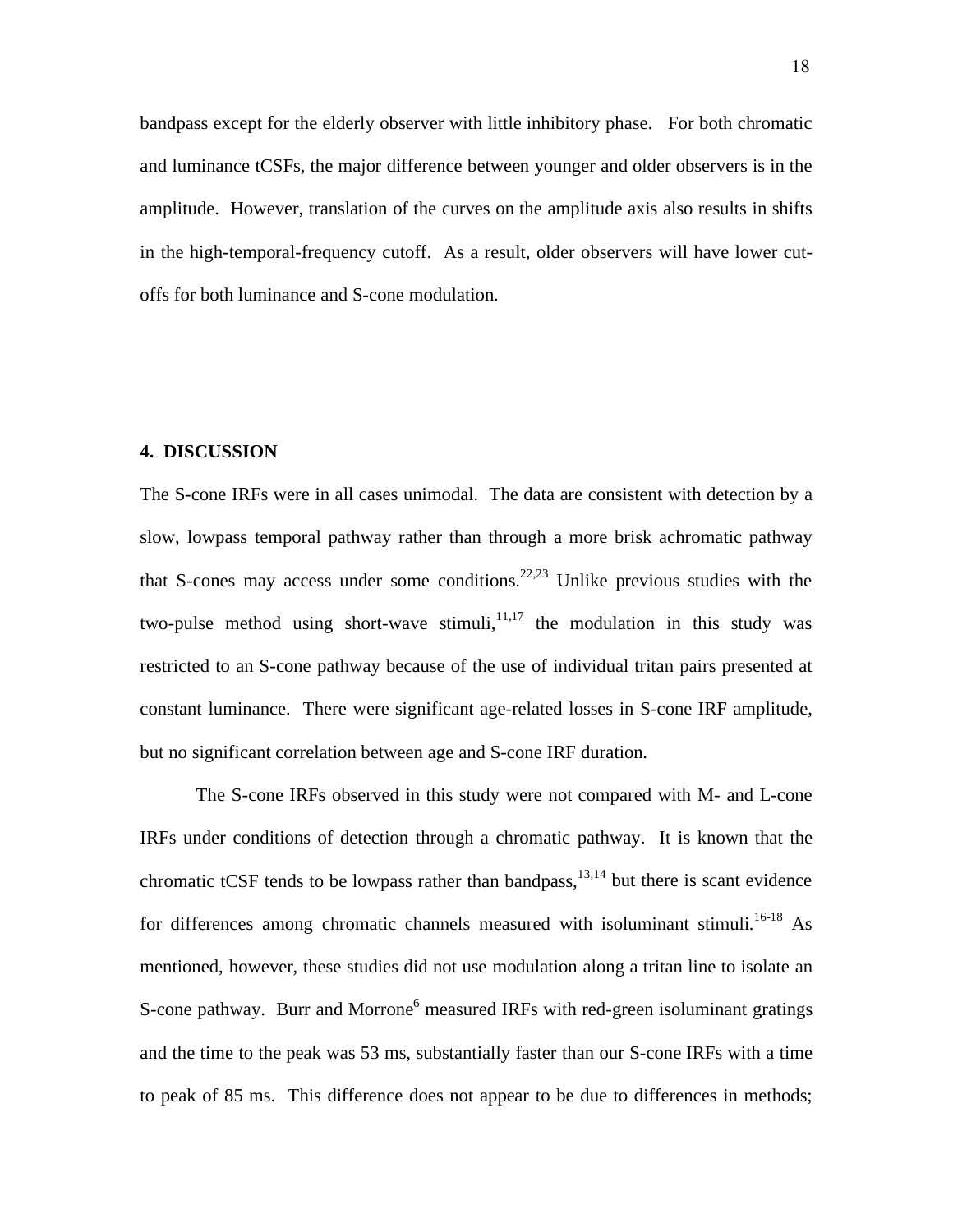indeed, the time to the first peak with achromatic stimuli was 26 ms for Burr and Marrone compared with 21 ms in our previous study.<sup>2</sup> The difference between the IRFs of these the two studies is consistent with red-green chromatic signals being carried by a parvocellular pathway and S-cone chromatic signals being carried by a slower koniocellular pathway.

 In our previous study, we demonstrated that the amplitude of the first phase of the IRF measured with luminance modulation decreased with age, but the time to the first peak was relatively constant with age. The age-correlated loss in amplitude for both types of IRF is likely due to similar changes in sensitivity of all three cone types.<sup>26-29</sup> These losses in amplitude are less likely to be due to age-related changes in retinal illuminance because the pupil area was controlled and luminance relations among the phosphors were compensated by equating them through flicker photometry. Thus, we conclude that the age-related losses in amplitude of the S-cone pathway and luminance IRF are largely receptoral or postreceptoral, but not optical.

The low correlation between the two types of IRF duration is expected because the signals from S-cones and achromatic mechanisms are carried by different neural pathways.<sup>15</sup> We previously suggested that our IRF conditions with luminance-modulated stimuli favored detection by a magnocellular pathway, whereas substantial electrophysiological evidence supports the view that S-cone signals are carried by a specialized koniocellular pathway originating in the bistratified ganglion cells. $37,38$  The small diameter of these fibers, and hence slower conduction velocity, is consistent with the slow time course that we observe in the S-cone IRF.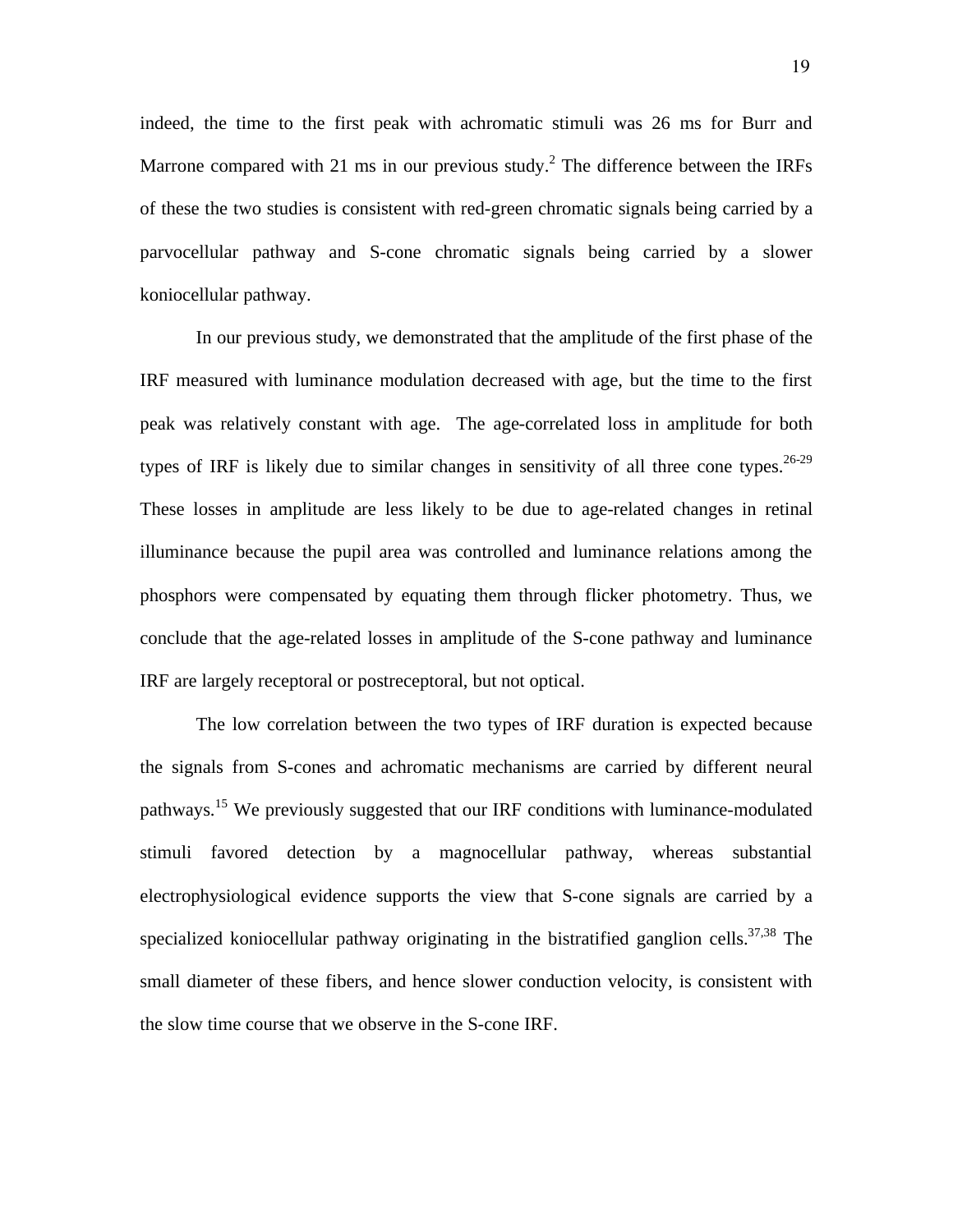# **ACKNOWLEDGEMENTS**

This research was supported by Grant-in-Aid for Scientific Research (C)(C-2, 15500147) to K. Shinomori from the Japan Society for the Promotion of Science, by Hi-Tech Research Center Support to the Kochi University of Technology from the Ministry of Education, Culture, Sports, Science and Technology, and to JSW from the National Institute on Aging (grant AG04058), the National Eye Institute (CORE grant EY12576) and a Jules and Doris Stein Professorship from Research to Prevent Blindness.

Corresponding author John S. Werner's e-mail address is *jswerner@ucdavis.edu*. His phone is 916-734-6817, fax 916-734-4543.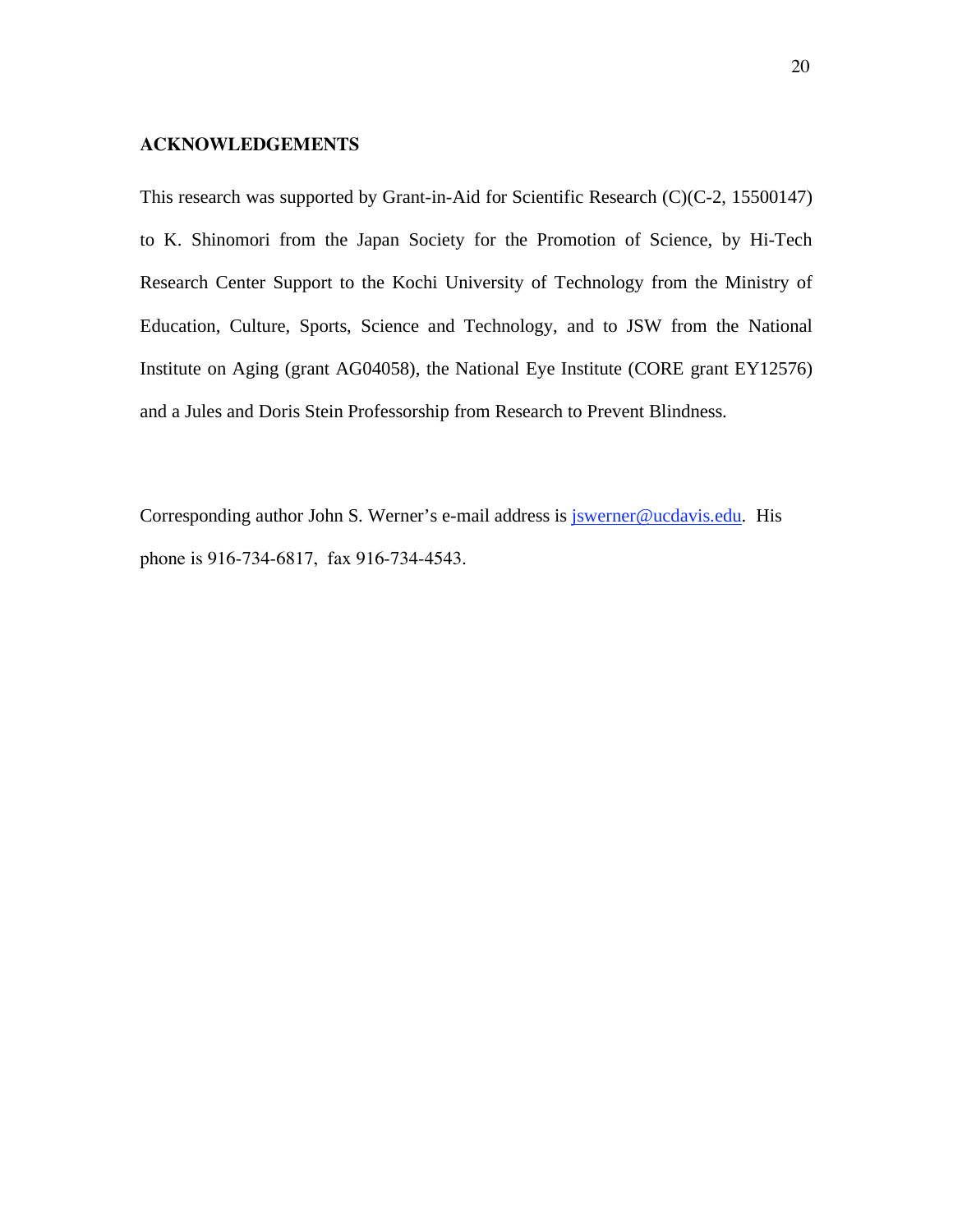# **REFERENCES**

- 1. C. B. Y. Kim and M. J. Mayer, "Flicker sensitivity in healthy aging eyes. II. Cross-sectional aging trends from 18 through 77 years of age," J. Opt. Soc. Am. A **11***,* 1958-1969 (1994).
- 2. K. Shinomori and J. S. Werner, "Senescence of the temporal impulse response to a luminous pulse," Vision Res. **43***,* 617-627 (2003).
- 3. D. Kline and H. Scheiber, "Visual persistence and temporal resolution," in *Aging and Human Visual Function.* R. Sekuler, D. Kline and K. Dismukes, eds. (A.R. Liss, Inc., New, York, 1982), pp. 231-244.
- 4. R. A. Weale, *A Biography of the Eye.* (H.K. Lewis & Co. Ltd., London, 1982).
- 5. M. Ikeda, "Temporal summation of positive and negative flashes in the visual system," J. Opt. Soc. Am. **55,** 1527-1534 (1965).
- 6. D. C. Burr and M. C. Morrone, "Impulse-response functions for chromatic and achromatic stimuli," J. Opt. Soc. Am. A, **10,** 1706-1713 (1993).
- 7. R. W. Bowen, "Two pulses seen as three flashes: A superposition analysis," Vision Res. **29,** 409-417 (1989).
- 8. B. B. Lee, J. Pokorny, V. C. Smith and J. Kremers, "Responses to pulses and sinusoids in macaque ganglion cells," Vision Res. **34,** 3081-3096 (1994).
- 9. E. A. Benardete, *Functional Dynamics of Primate Retinal Ganglion Cells.* Ph.D. dissertation. (The Rockefeller University, New York, 1994).
- 10. W. H. Swanson, T. Ueno, V. C. Smith and J. Pokorny, "Temporal modulation sensitivity and pulse-detection thresholds for chromatic and luminance perturbations," J. Opt. Soc. Am. A **4,** 1992-2005 (1987).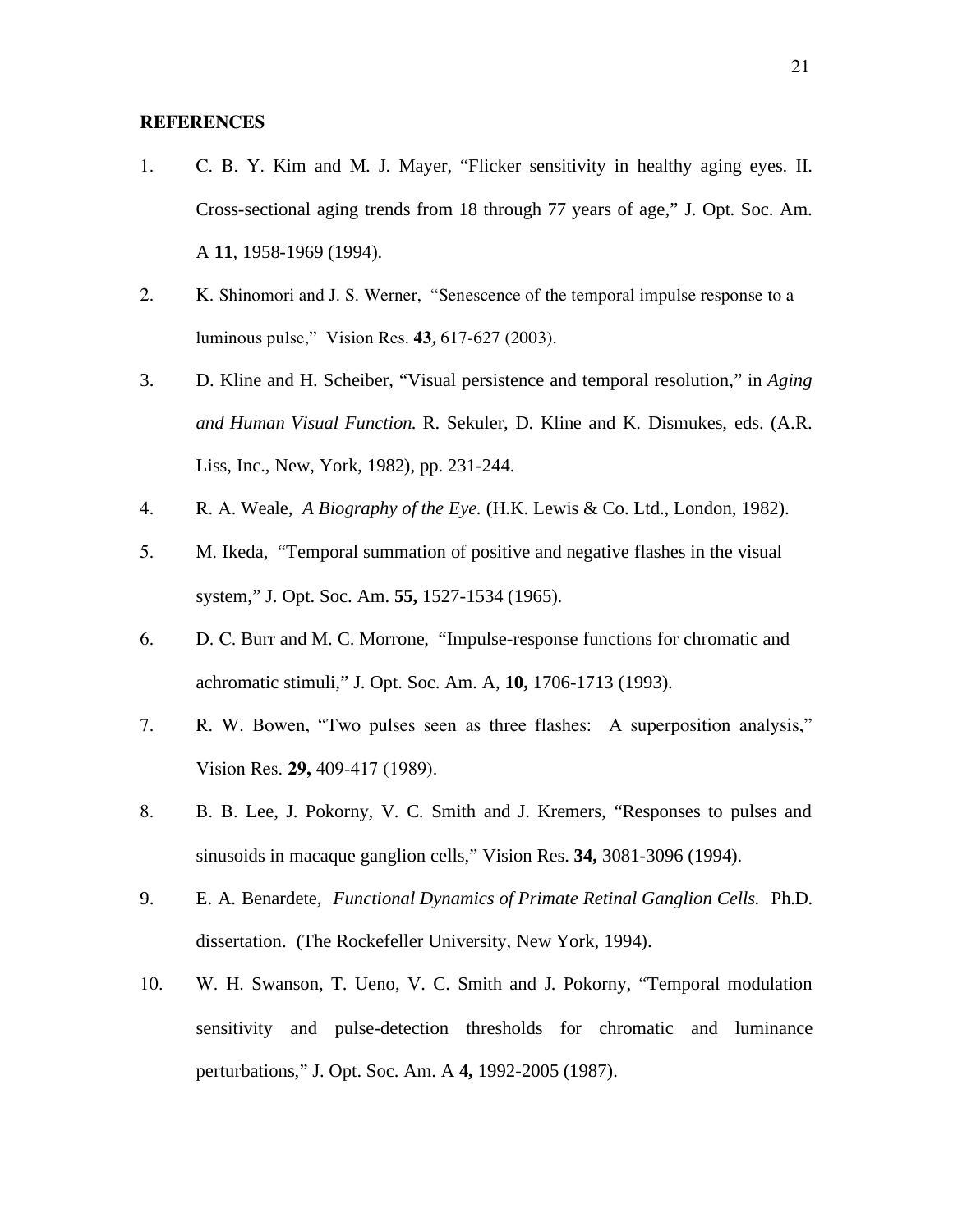- 11. K. Uchikawa and T. Yoshizawa, "Temporal responses to chromatic and achromatic change inferred from temporal double-pulse integration," J. Opt. Soc. Am. A **10***,* 1697-1705 (1993).
- 12. R. T. Eskew, C. F. Stromeyer, III and R. E. Kronauer, "Temporal properties of the red-green chromatic mechanism," Vision Res. **34,** 3127-3137 (1994).
- 13. D. Regan and C. W. Tyler, "Some dynamic features of colour vision," Vision Res. **11,** 1307-1324 (1971).
- 14. J. Kremers, B. B. Lee and P. K. Kaiser, "Sensitivity of macaque retinal ganglion cells and human observers to combined luminance and chromatic temporal modulation," J. Opt. Soc. Am. A. **9,** 1477-1485 (1992).
- 15. E. Kaplan, "The M, P, and K pathways of the primate visual system," in *The Visual Neurosciences.* L.M. Chalupa and J.S. Werner, eds. (MIT Press, Cambridge, MA, 2004). pp. 481-493.
- 16. V. C. Smith, R. W. Bowen and J. Pokorny, "Threshold temporal integration of chromatic stimuli," Vision Res. **24,** 653-660 (1984).
- 17. K. Uchikawa and M. Ikeda, "Temporal integration of chromatic double pulses for detection of equal-luminance wavelength changes," J. Opt. Soc. Am. A **3,** 2109- 2115 (1986).
- 18. T. Yoshizawa and K. Uchikawa, "Temporal integration characteristics of chromatic response as determined by use of the isoluminant double-pulse method," J. Opt. Soc. Am. A **14,** 2069-2080 (1997).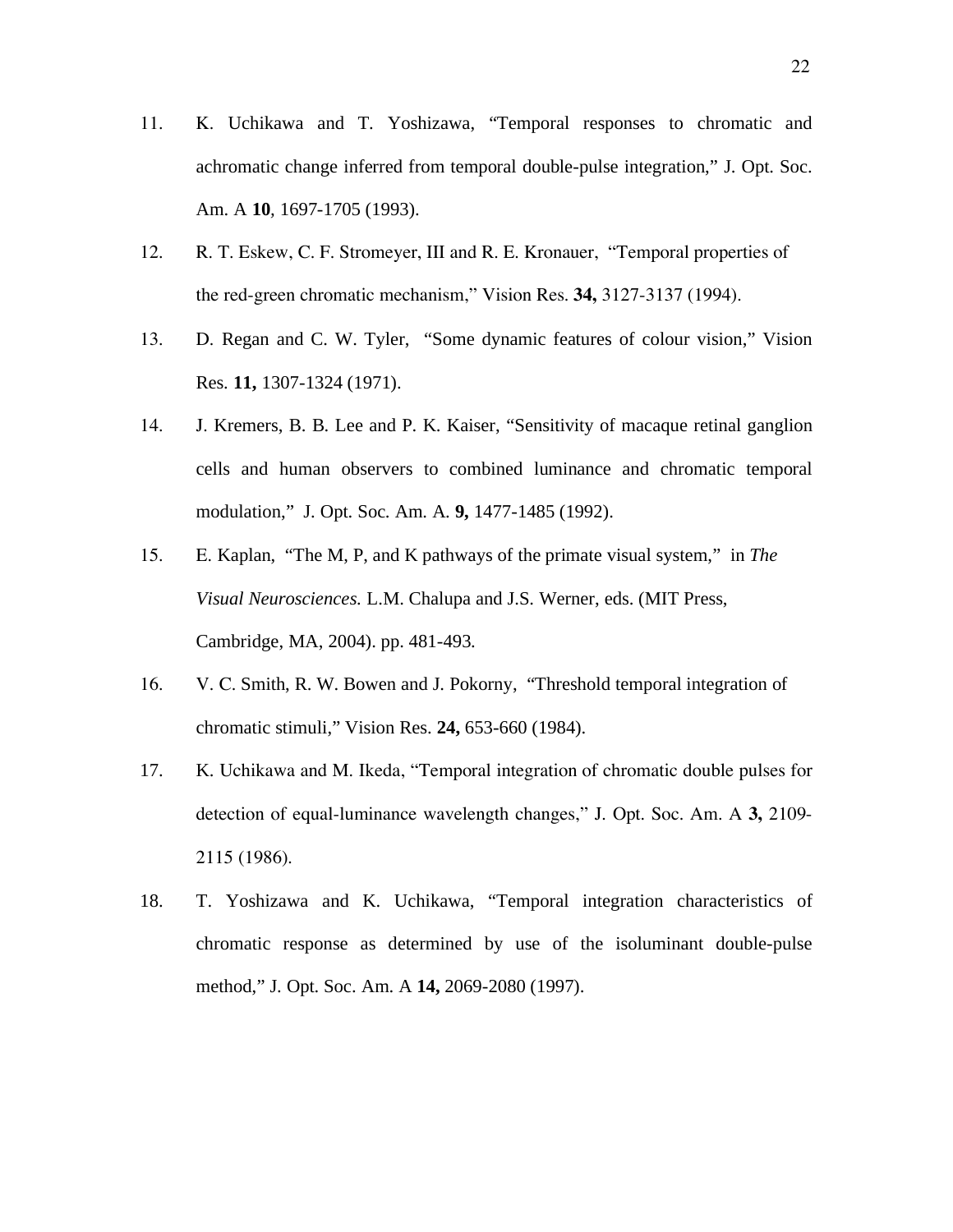- 19. J. L. Schnapf, B. J. Nunn, M. Meister, and D. W. Baylor, "Visual transduction in cones of the monkey *Macaca Fascicularis,"* J. Physiol. (London) **427,** 681-713 (1990).
- 20. G. S. Brindley, J. J. Du Croz and W. A. H. Rushton, "The flicker fusion frequency of the blue-sensitive mechanism of colour vision," J. Physiol. (London) **183**, 497- 500 (1966).
- 21. D. H. Kelly, "Spatio-temporal frequency characteristics of color-vision mechanisms," J. Opt. Soc. Am. A **64**, 983-990 (1974).
- 22. A. Stockman and D. J. Plummer, "Color from invisible flicker: a failure of the Talbot-Plateau law caused by an early 'hard' saturating nonlinearity used to partition the human short-wave cone pathway," Vision Res. **38,** 3703-3728 (1998).
- 23. A. Stockman, D. I. A. MacLeod and D. D. DePriest, "The temporal properties of the human short-wave photoreceptors and their associated pathways," Vision Res. **31**, 189-208 (1991).
- 24. J. Lee and C. F. Stromeyer III, "Contribution of human short-wave cones to luminance and motion detection," J. Physiol. (London) **413,** 563-593 (1989).
- 25. J. J. Wisowaty and R. M. Boynton, "Temporal modulation sensitivity of the blue mechanism: Measurements made without chromatic adaptation," Vision Res **20,** 895-909 (1980).
- 26. A. Eisner, S. A. Fleming, M. L. Klein and W. M. Mauldin, "Sensitivities in older eyes with good acuity: cross-sectional norms," Invest. Ophthal. Vis. Sci. **28**, 1824-1831 (1987).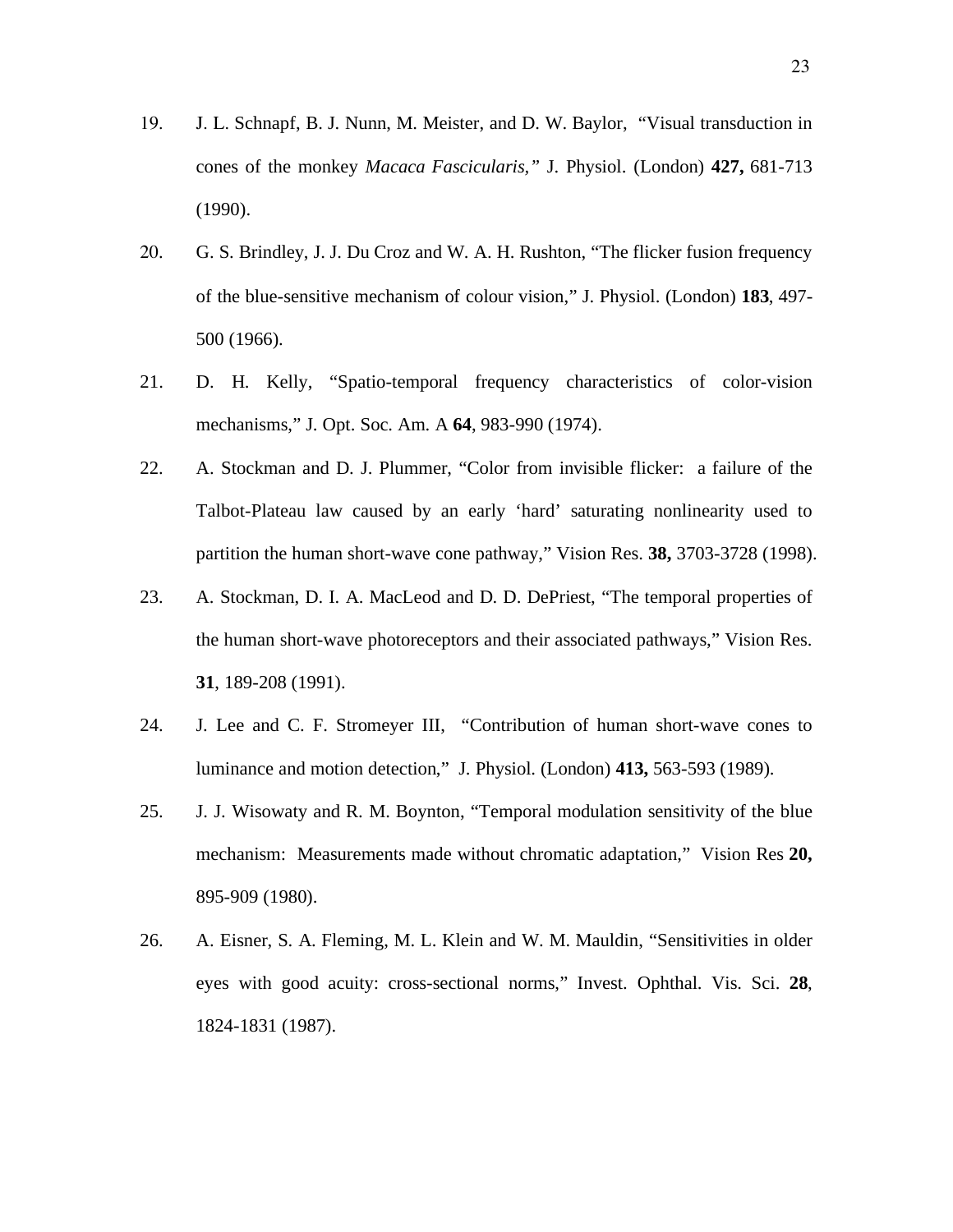- 27. J. S. Werner and V. G. Steele, "Sensitivity of human foveal color mechanisms throughout the life span," J. Opt. Soc. Am. A **5,** 2122-2130 (1988).
- 28. C. A. Johnson, A. J. Adams, J. D. Twelker and J. M. Quigg, "Age-related changes in the central visual field for short-wavelength-sensitive pathways," J. Opt. Soc. Am. A **5**, 2131-2139 (1988).
- 29. J. S. Werner, M. L. Bieber and B. E. Schefrin, "Senescence of foveal and parafoveal cone sensitivities and their relations to macular pigment density," J. Opt. Soc. Am. A **17,** 1918-1932 (2000).
- 30. G. Westheimer, "The Maxwellian View," Vision Res. **6,** 669-682 (1966).
- 31. D. van Norren and J. J. Vos, "Spectral transmittion of the ocular media," Vision Research **15**, 749-751 (1974).
- 32. J. S. Werner, "Development of scotopic sensitivity and the absorption spectrum of the human ocular media," J. Opt. Soc. Am. **72**, 247-258 (1982).
- 33. J. Pokorny, V. C. Smith and M. Lutze, "Aging of the human lens," Applied Optics, **26**, 1437-1440D (1995).
- 34. B. E. Schefrin, K. Shinomori and J. S. Werner, "Contributions of neural pathways to age-related losses in chromatic discrimination," J. Opt. Soc. Am. A **12**, 1233- 1241 (1995).
- 35. W. D. Wright, "The characteristics of tritanopia," J. Opt. Soc. Am. **42,** 509-521 (1952).
- 36. A. B. Watson, "Probability summation over time," Vision Res **19,** 515-522 (1979).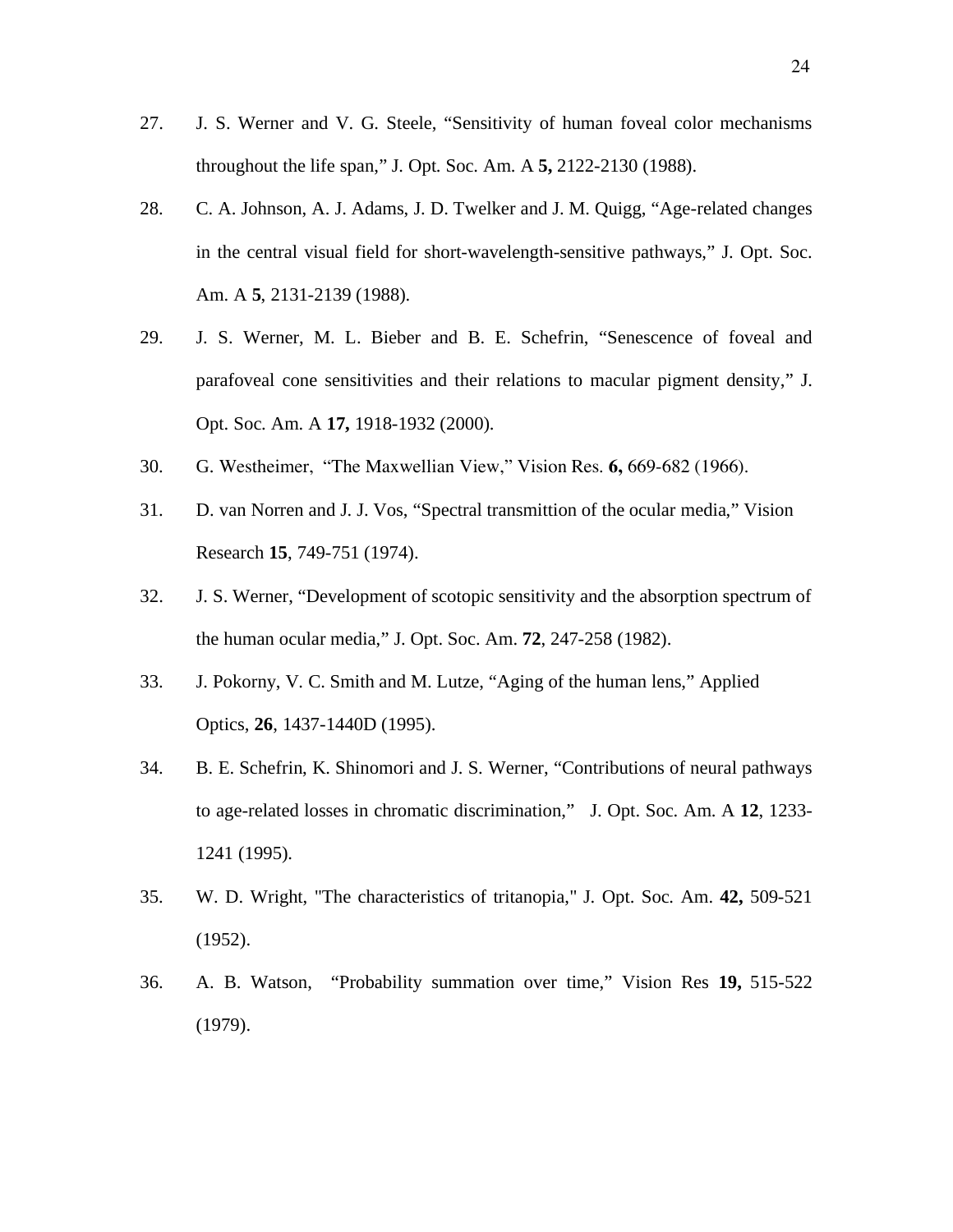- 37. D. M. Dacey, "Morphology of small-field bistratified ganglion cells type in the macaque and human retina," Vis. Neurosci. **10,** 1081-1098 (1993).
- 38. D. M. Dacey and B. B. Lee, "The 'blue-on' opponent pathway in primate retina originates from a distinct bistratified cell type," Nature **367,** 731-735 (1994).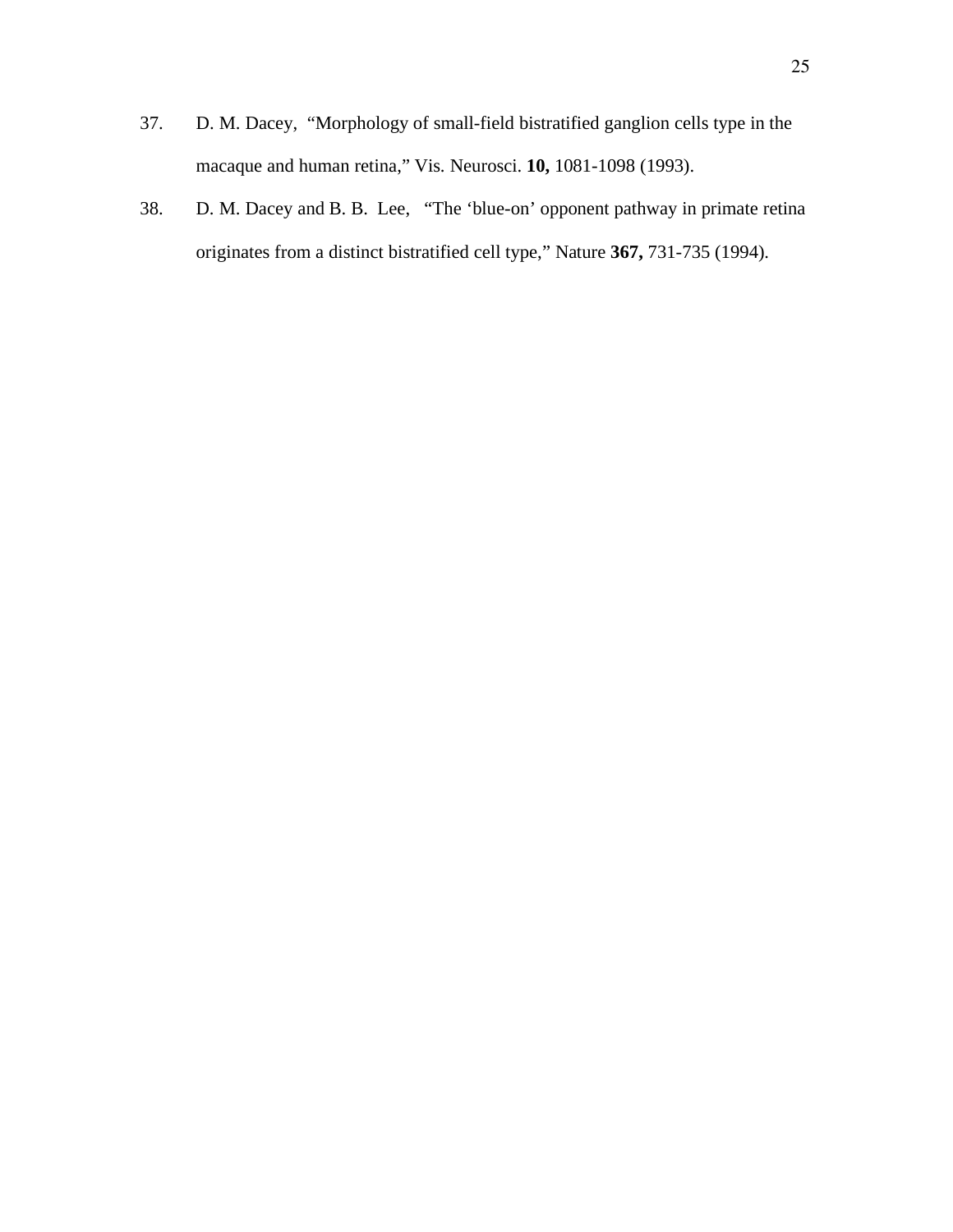

Fig. 1. Color angle required for a match of complementary colors rotated with respect to a white point (metameric with equal-energy white) when superimposed on a 420 nm adapting field.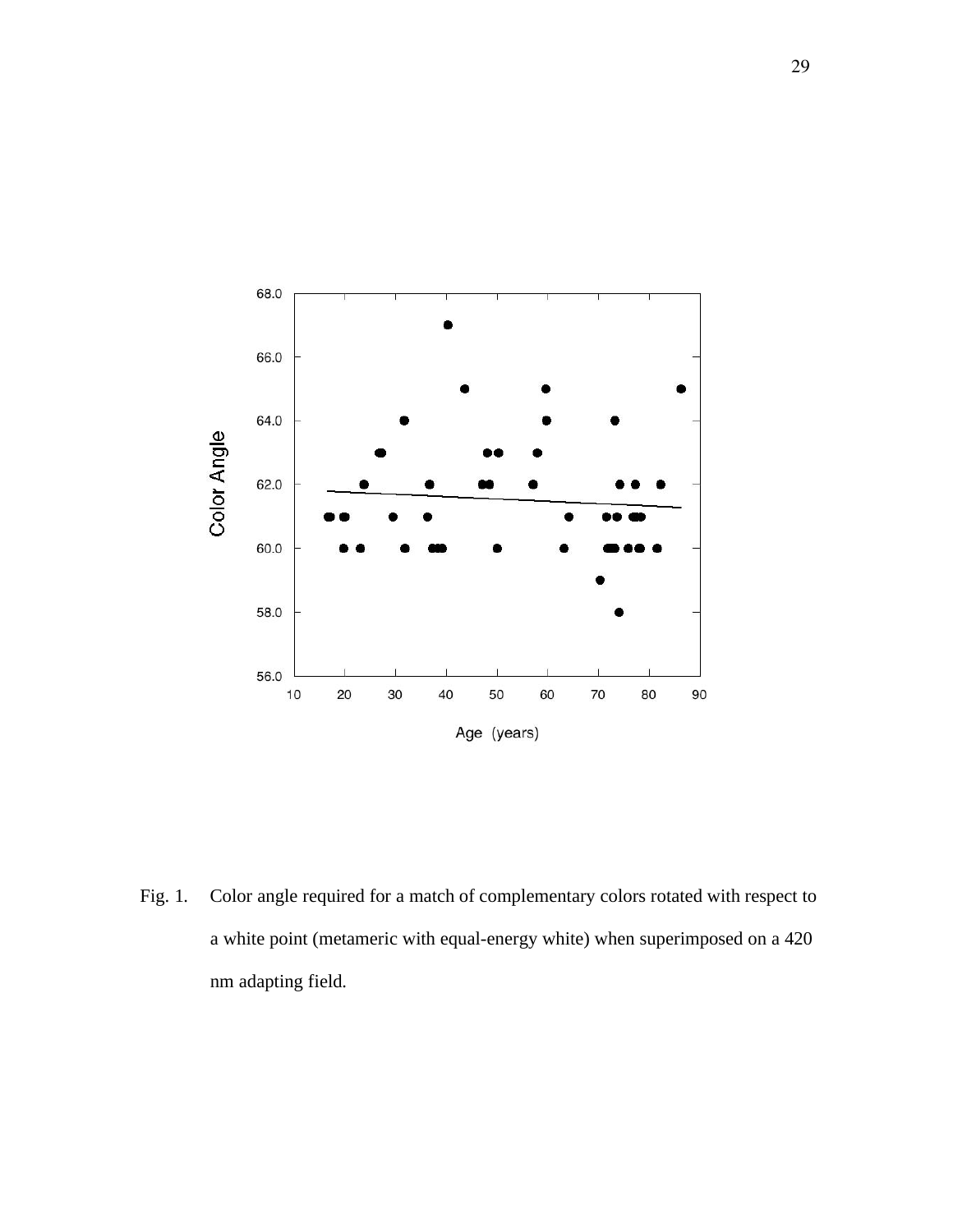

Fig. 2. Left panel shows contrast threshold in S-cone trolands as a function of ISI for an older observer (78.3 years). Threshold data were double pulses separated by varying ISIs. Error bars denote  $\pm$  1 SEM (standard error of the means). The solid curve in the right panel illustrates the impulse-response function fitted to the threshold data. The dotted curve denotes the responses based on the sum of 3 successive frames. The summed curve was used for model fitting. The solid curve shows the calculated impulse-response function for a single frame.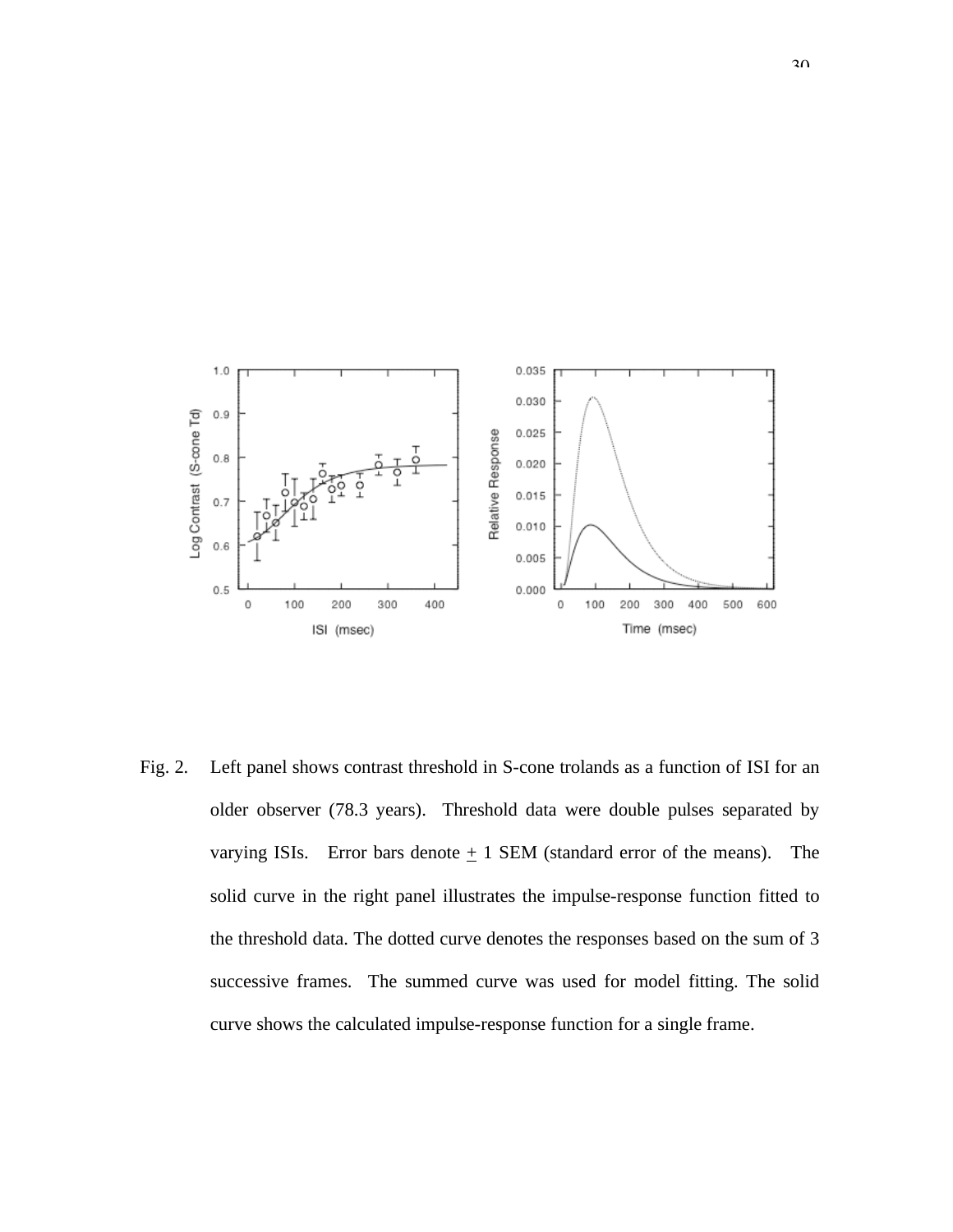

Fig. 3. S-cone IRFs of typical younger and older observers. Black and gray solid curves denote IRFs of younger observers (29.4 and 19.8 years, respectively). Black and gray dotted curves denote IRFs of older observers (74.3 and 73.3 years, respectively).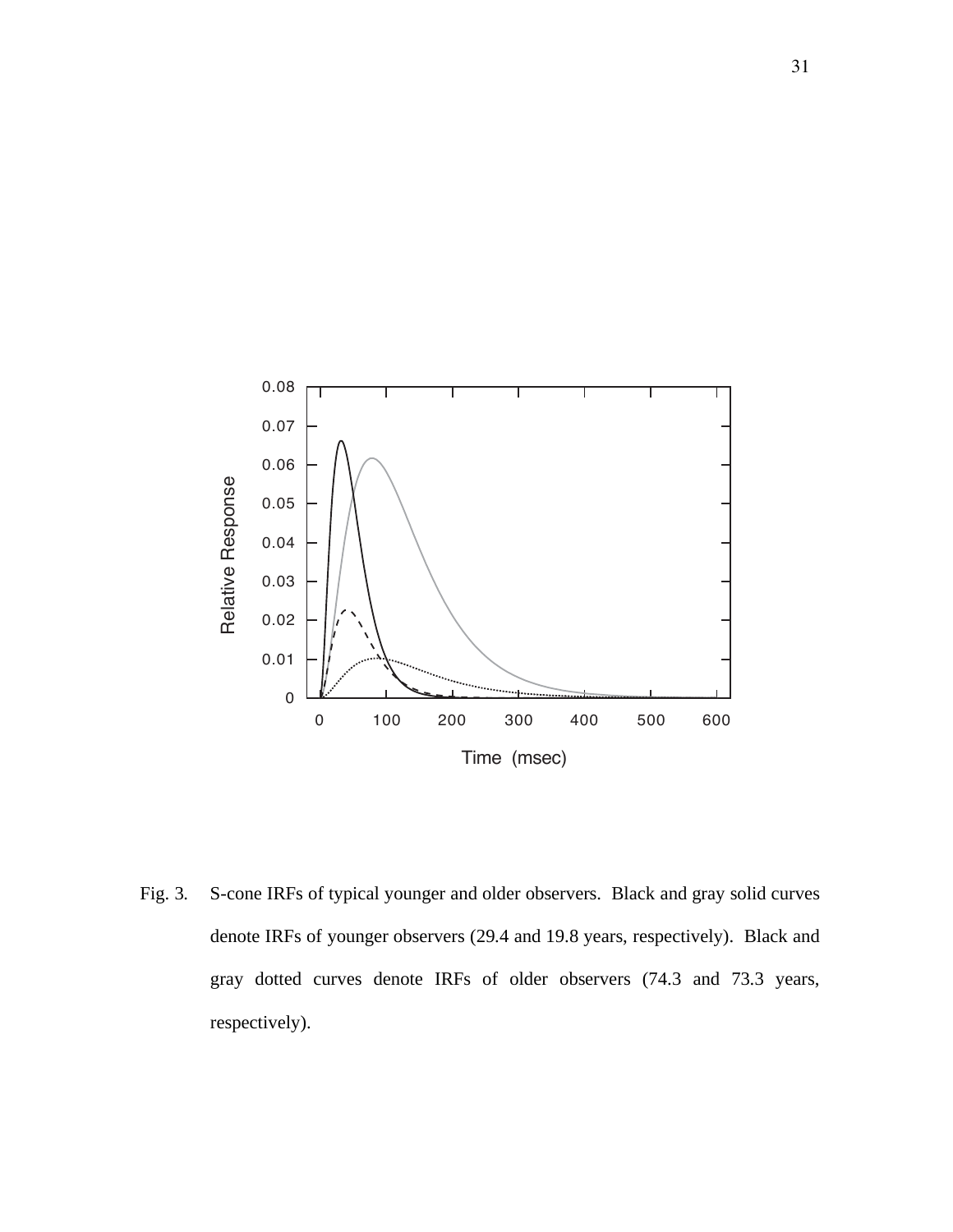

Fig. 4. Peak amplitude of the S-cone impulse response as a function of age. Solid line denotes the least-squares linear regression line for all observers except the two denoted by the X (for IOL or glaucoma patients). Open circles and squares denote those older observers with shorter and longer durations (as illustrated in Fig. 5), respectively.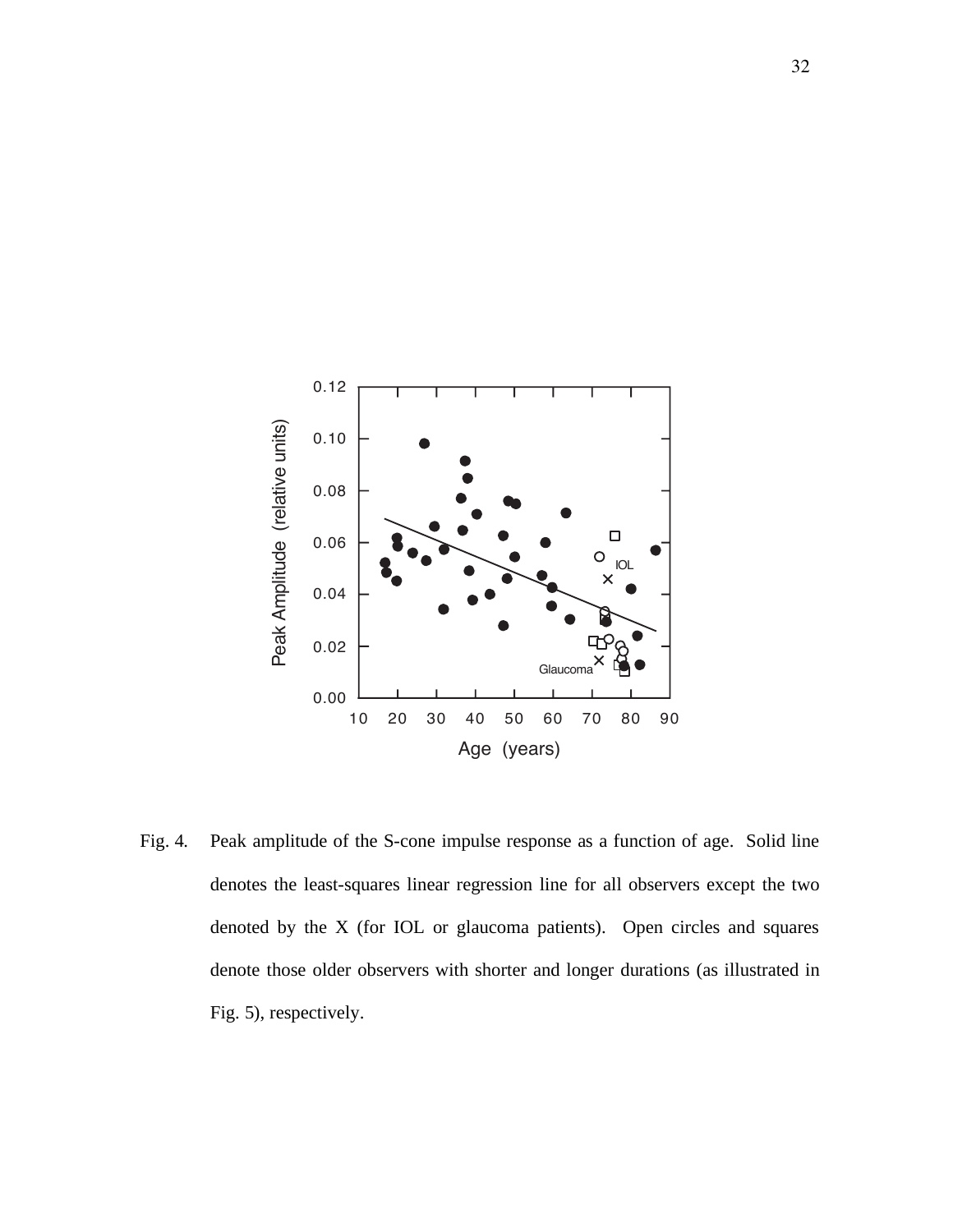

Fig. 5. Duration of the S-cone impulse response (defined by 5% of the peak) as a function of age. The solid line denotes the least-squares linear regression for all observers except the two denoted by the X (IOL and glaucoma patient). Open circles and squares denote older observers with shorter and longer IRF durations, respectively.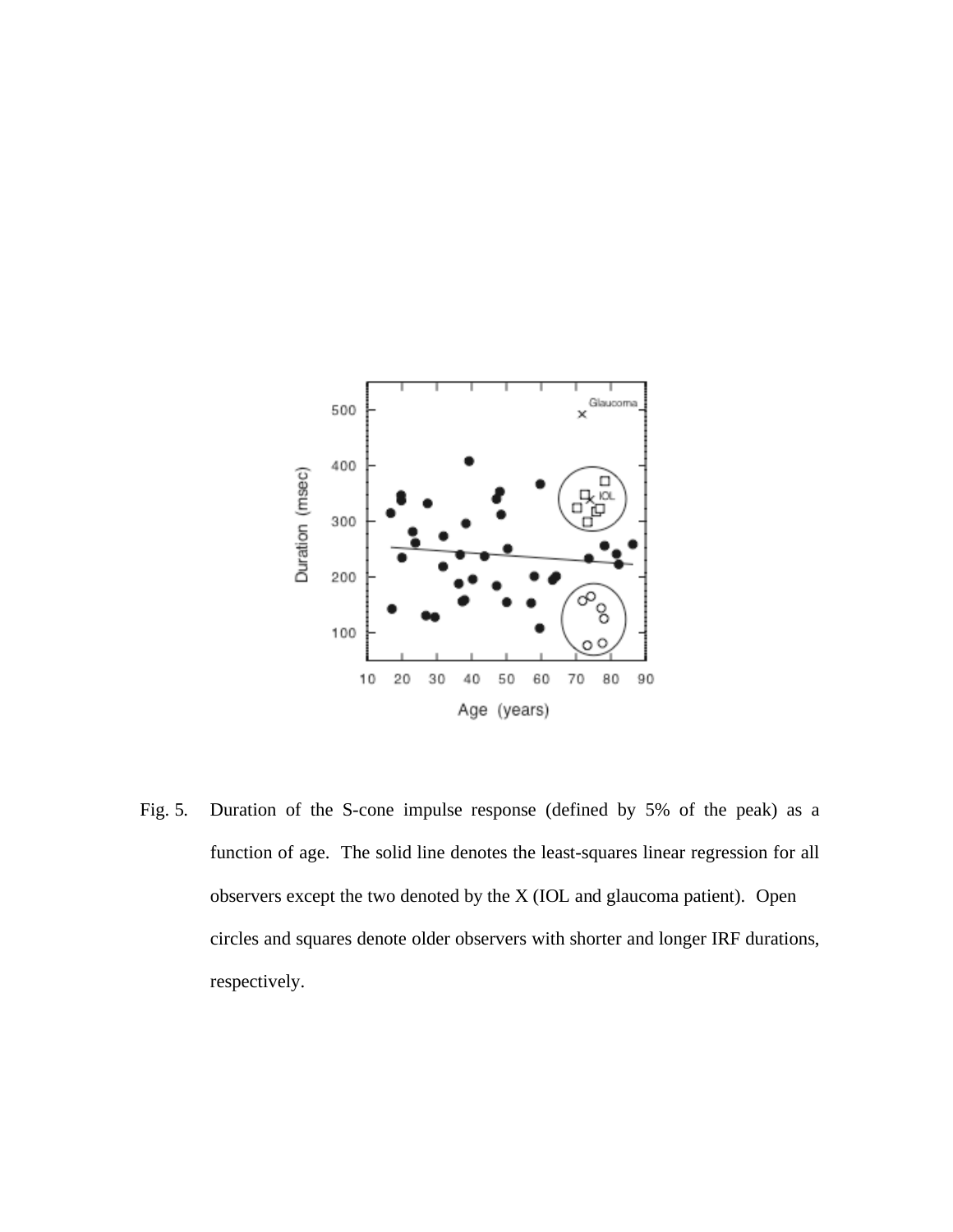

Fig. 6. S-cone IRF duration plotted as a function of peak amplitude. Open and closed circles denote observers  $\leq$  70 or  $>$  70 years, respectively. The solid line denotes the least-squares linear regression line based on all observers except the two denoted by the X (IOL and glaucoma patients).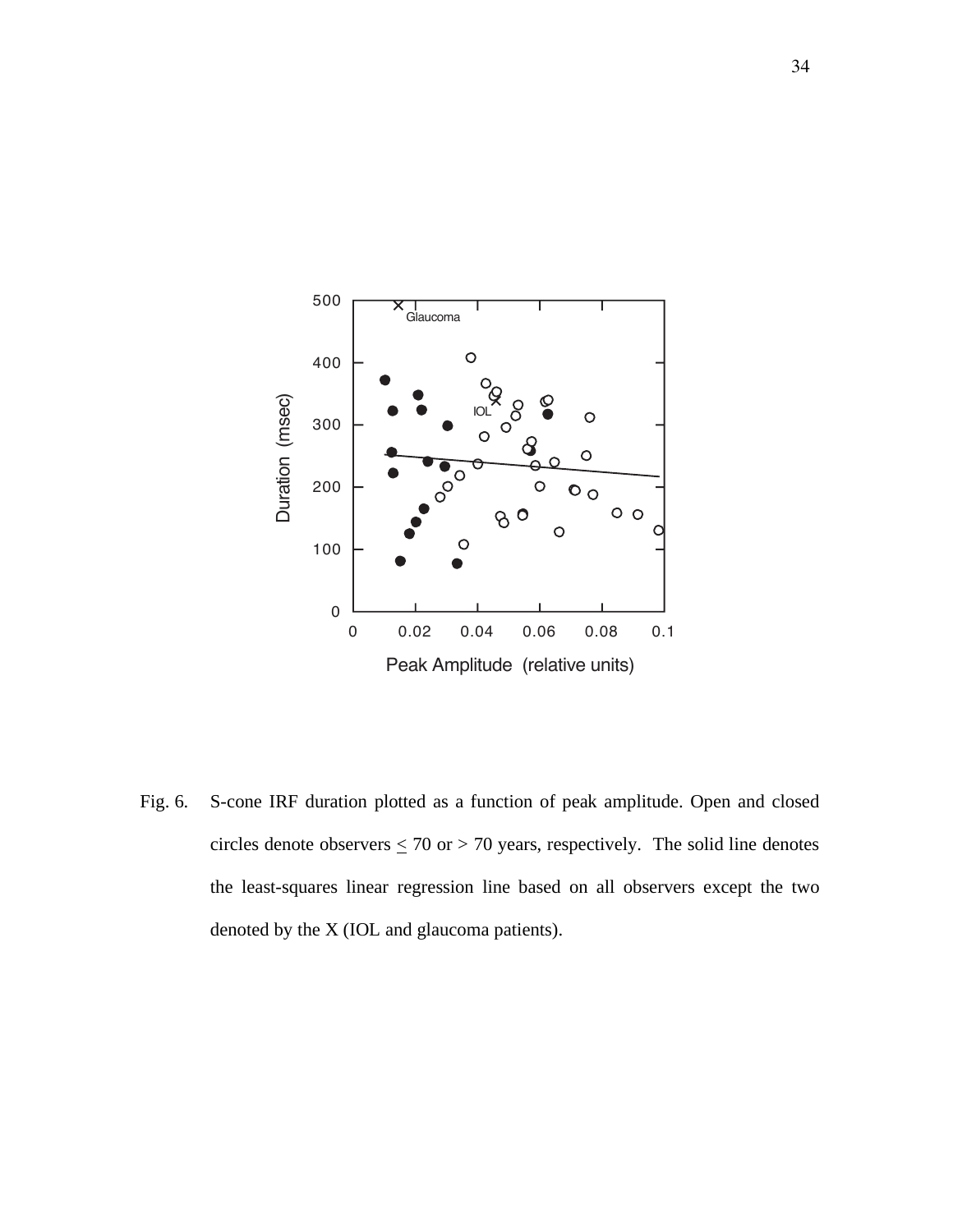

Fig. 7. Peak amplitude of the impulse response for luminance modulation plotted as a function of peak amplitude for S-cone modulation. Open and closed circles denote observers  $\leq$  70 or  $>$  70 years, respectively. The solid line denotes the least-squares linear regression line based on all observers except the X (glaucoma patient).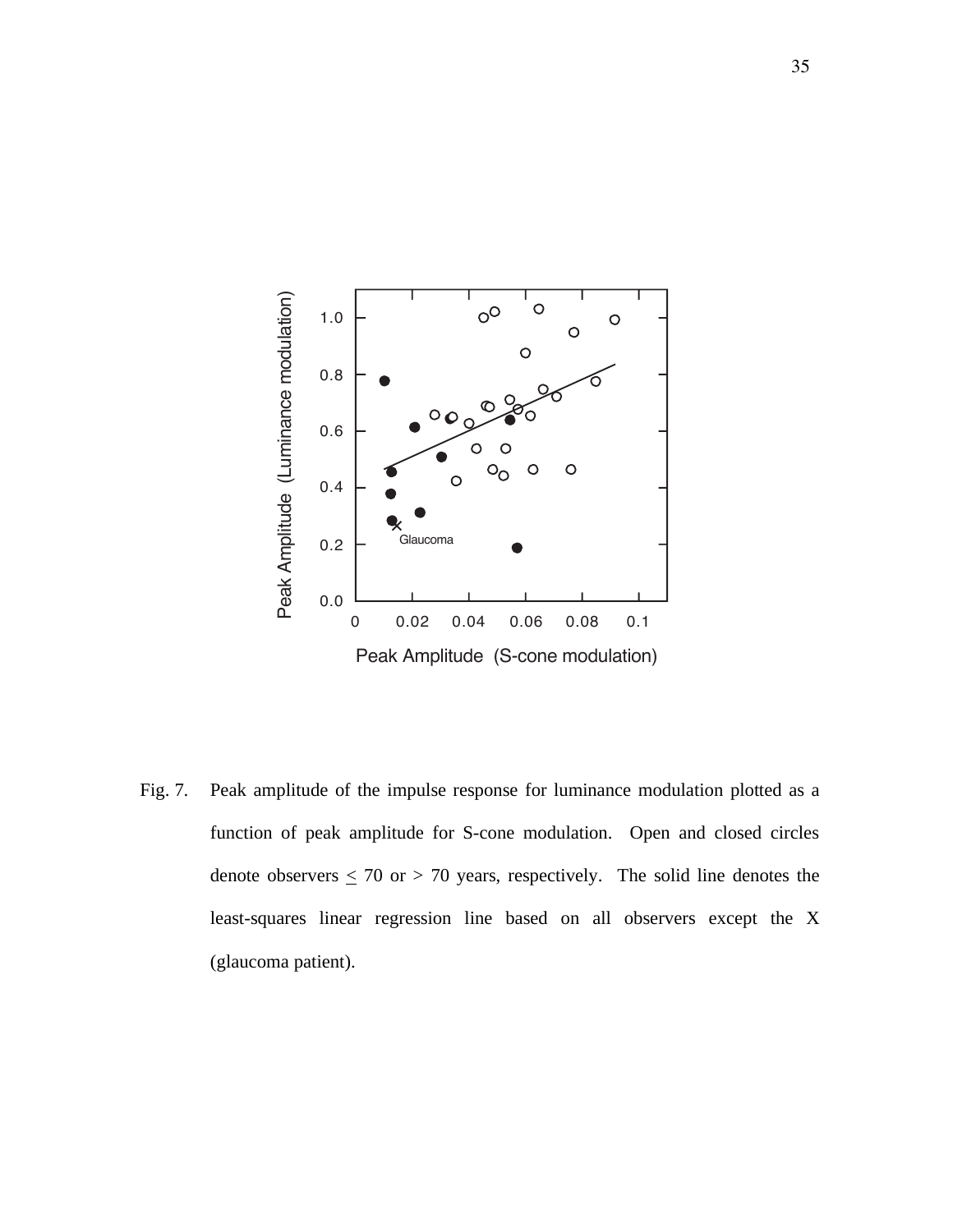

Fig. 8. Duration of the impulse response for luminance modulation (first phase) plotted as a function of duration for S-cone modulation (5% of peak). Open and closed circles denote observers  $\leq$  70 or  $>$  70 years, respectively. The solid line denotes the least-squares linear regression line based on all observers except the X (glaucoma patient).